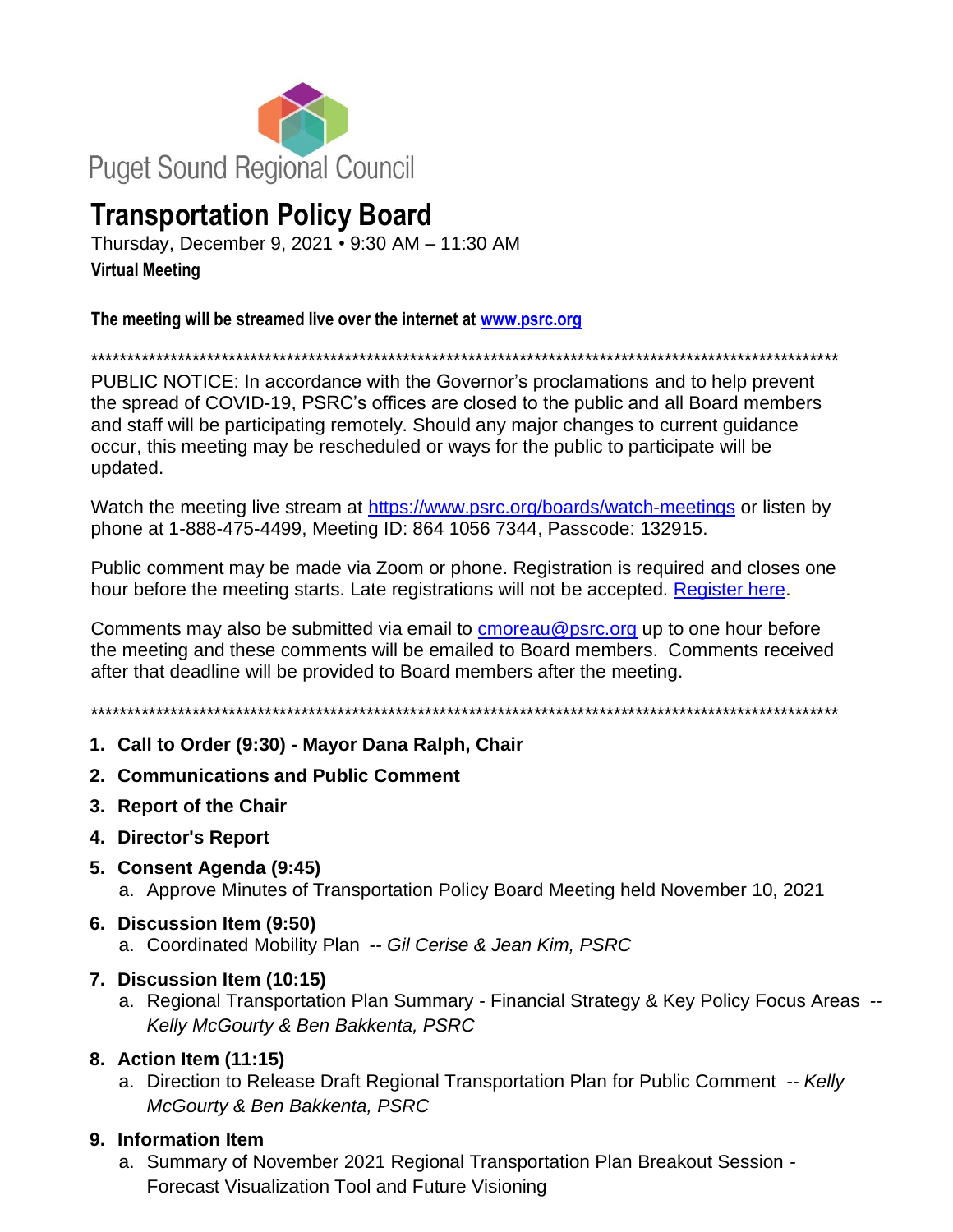# **10.Information Item**

a. 2022 TPB Meeting Calendar

# **11.Next Meeting: January 13, 2022, 9:30 - 11:30 a.m.**

- Major Topics for January:
- -- Policy Framework for PSRC's Federal Funds

# **12.Adjourn (11:30)**

Board members please submit proposed amendments and materials prior to the meeting for distribution. Organizations/individuals may submit information for distribution. Send to Casey Moreau, e-mail **cmoreau@psrc.org;** fax (206) 587-4825; or mail.

Sign language and communication material in alternate formats can be arranged given sufficient notice by calling (206) 464-7090 or TTY Relay 711.

العربية | Arabic, 中文 | Chinese, Deutsch | German, Français | French, 한국어 | Коrean, Русский | Russian, Español | Spanish, Tagalog, Tiếng việt | Vietnamese, visi[t https://www.psrc.org/contact-center/language-assistance.](https://www.psrc.org/contact-center/language-assistance)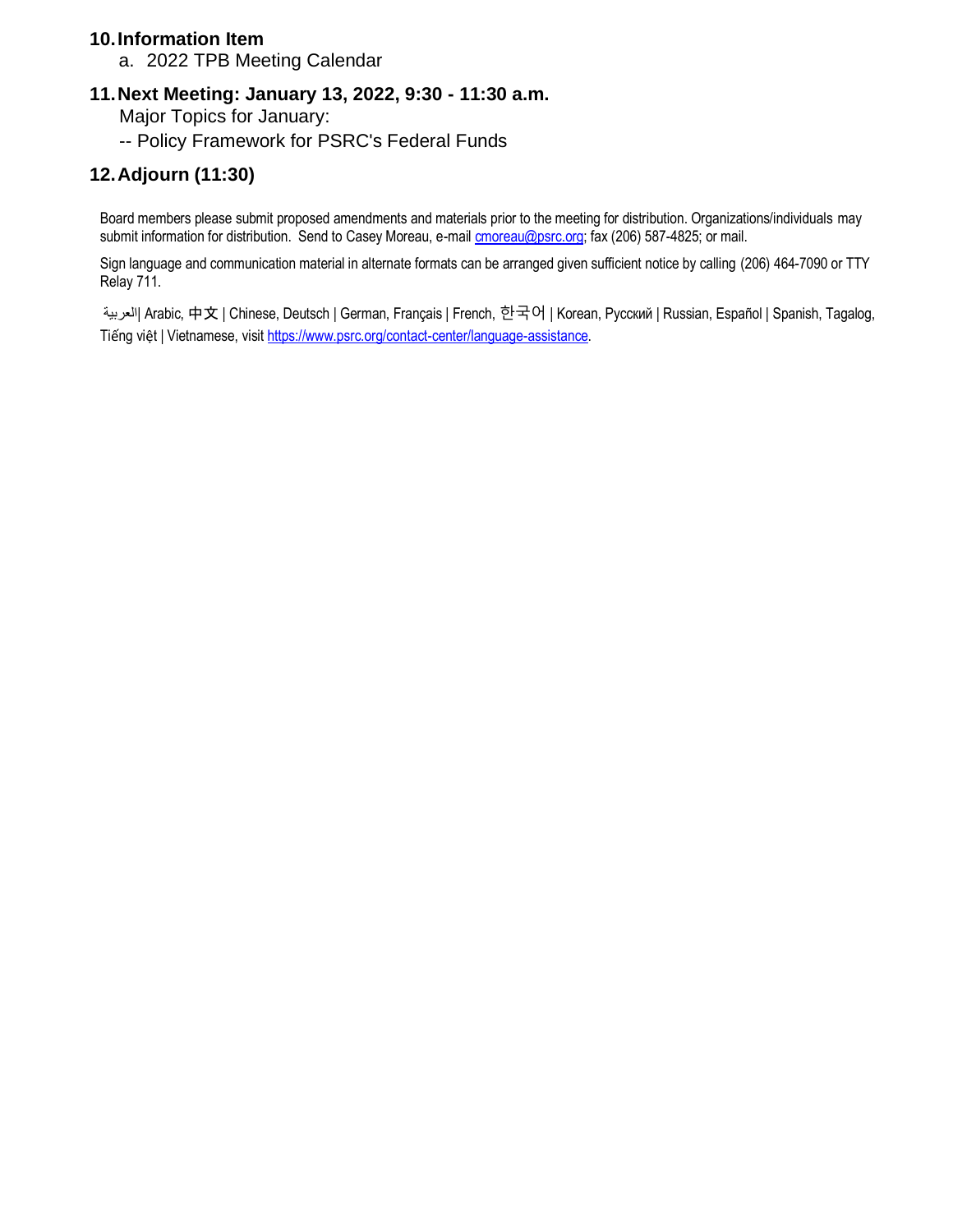

# **MINUTES OF THE TRANSPORTATION POLICY BOARD**

# **November 10, 2021 Virtual Meeting**

[To watch a video of the meeting and hear the full discussion, please go to: [https://www.psrc.org/boards/watch-meetings.](https://www.psrc.org/boards/watch-meetings)]

# **CALL TO ORDER**

The meeting was called to order at 9:34 a.m. by Councilmember Ryan Mello, Vice Chair. Vice Chair Mello announced that in accordance with the Governor's Proclamations, the Transportation Policy Board (TPB) meeting would be held entirely remote. The meeting was live streamed, and a call-in number provided for members of the public to listen.

Vice Chair Mello welcomed new member Councilmember Dave Upthegrove, King County and acknowledged outgoing member Craig Kenworthy, Puget Sound Clean Air Agency.

A quorum was established by roll call.

# **COMMUNICATIONS AND PUBLIC COMMENT**

There was no public comment.

# **REPORT OF THE CHAIR**

Vice Chair Mello reminded board members to use chat for technical needs only. Comments should be verbally addressed to the board to allow the public to hear.

#### **DIRECTOR'S REPORT**

Kelly McGourty, PSRC, shared that staff are reviewing the new federal transportation act to identify what this means for Washington state and the region. The board will be briefed when information is available.

The Project Selection Task Force has been meeting since April, and it is anticipated that the November meeting will be its last. The Task Force will be making recommendations on the Policy Framework that guides the project selection process. A summary of the recommendations will go out for public comment in December. In January, the TPB will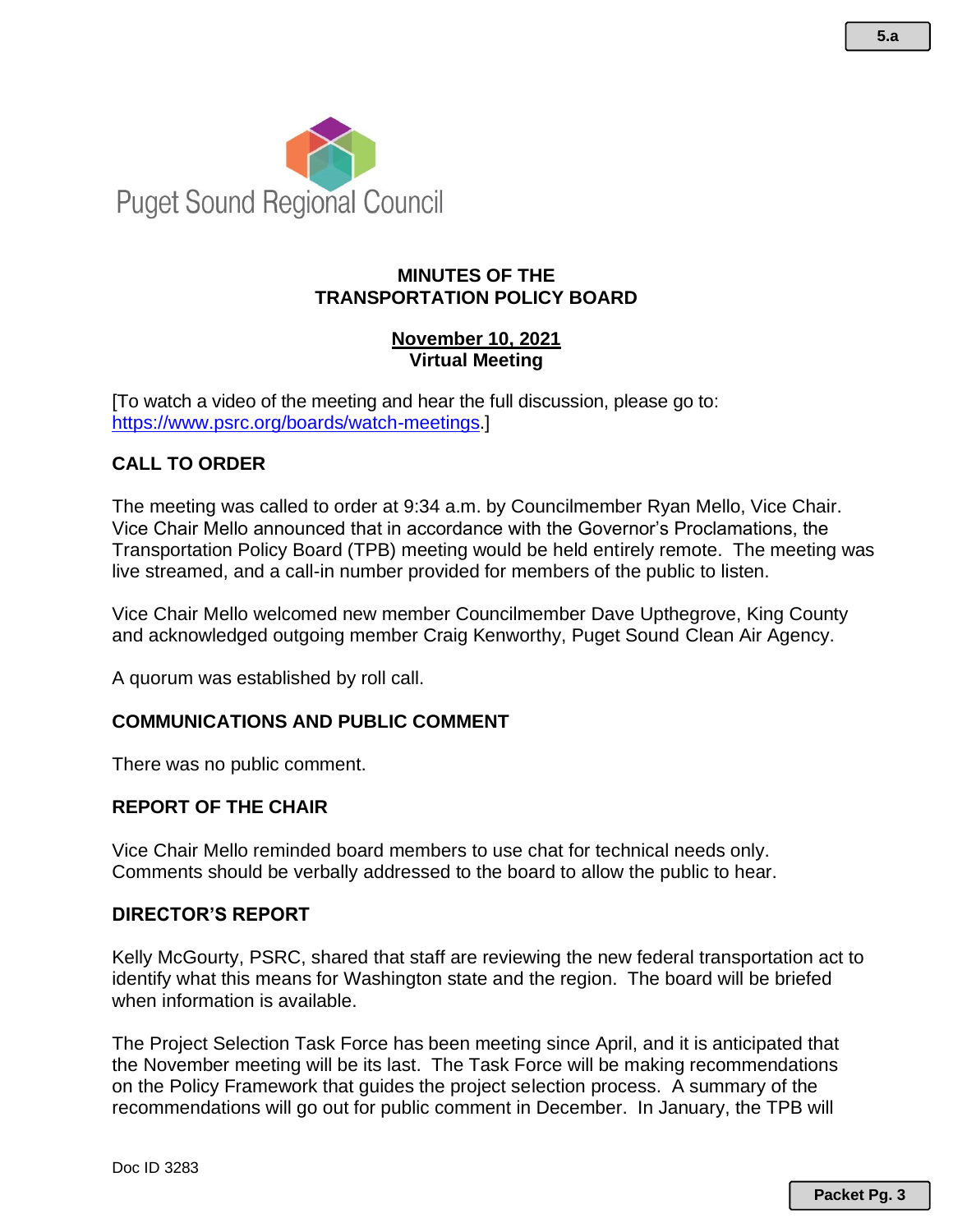receive the culmination of the recommendations from the Task Force and any public comments received. The Executive Board is scheduled to take action on the Policy Framework at its January meeting.

PSRC is working on a board survey for preferences regarding in-person, remote and hybrid meetings in 2022 and beyond. PSRC hopes to facilitate hybrid meetings in January if boardroom technology allows.

# **CONSENT AGENDA**

**a. Approve Minutes of Transportation Policy Board Meeting held October 14, 2021** 

**ACTION: The motion was made by Councilmember Jan Schuette and seconded by Mayor Mary Lou Pauly to adopt the Consent Agenda. The motion passed.** 

# **TRANSIT INTEGRATION REPORT**

Gil Cerise, PSRC, shared that the annual Transit Integration Report focuses on how transit agencies in the region coordinate on various aspects of the overall integrated regional transit system. The report is required by state law, and these efforts support the work of VISION 2050 and implementation of the Regional Growth Strategy.

Erin Hogan, PSRC, reviewed the four sections of the Transit Integration Report: Recovering from the Pandemic Together, Progress on the Growing Transit System, Creating a Seamless Customer Experience, and Service and Operations Planning for the Future. Ms. Hogan shared featured stories from local transit operators related to each section. The board was asked for feedback or topics of interest for the 2022 report.

The board discussed how the Port and SeaTac Airport can coordinate with transit agencies, and also noted coordination between transit agencies and other transportation providers such as major employer shuttles and school buses. Other comments referenced labor issues and skillsets needed in the future to support new technologies.

# **REGIONAL TRANSPORTATION PLAN SUMMARY AND NEXT STEPS**

Gil Cerise, PSRC, shared that the board had been briefed at its October meeting on major plan elements of the Regional Transportation Plan. Those discussions will continue today as well as in December. This is an opportunity for final review of key messages for inclusion in the draft plan. Mr. Cerise shared the schedule for board review of the Regional Transportation Plan and schedule for plan adoption.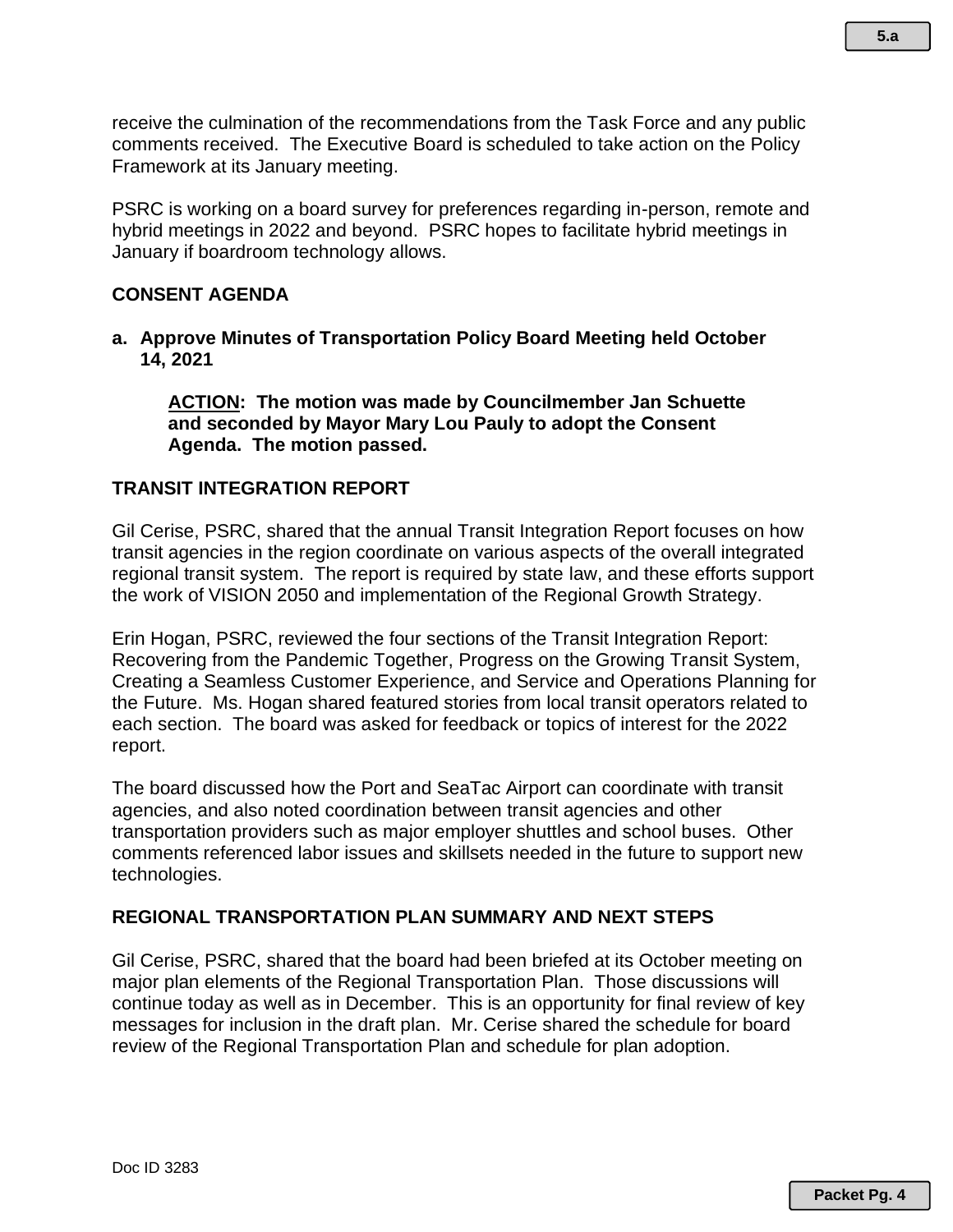Jennifer Barnes, PSRC, briefed the board on PSRC's work to incorporate freight and goods movement into the plan. The Freight Advisory Committee has been engaged in the process, having had smaller working groups to discuss key policy areas of transportation system integration, maintenance and preservation and truck parking. The groups framed key messages for the policy areas.

Responding to board member questions regarding truck parking issues, Ms. Barnes and Ms. McGourty highlighted a recent workshop series hosted by the Washington State Department of Transportation and the Federal Highway Administration and noted that there were plans for a further state level study. PSRC will continue to work with its Freight Advisory Committee and coordinate with the state and partner agencies to be more specific about the needs, investments and potential solutions related to freight issues.

Ms. Barnes discussed key messages for maintenance and preservation as well as technology. In December the board will receive a final overview of the financial strategy and the six key policy focus areas: safety, equity, climate, access to transit, forward thinking future investments and local agency needs. Summary data and policy briefs are posted on PSRC's website: [https://www.psrc.org/our-work/rtp.](https://www.psrc.org/our-work/rtp)

### **REGIONAL TRANSPORTATION PLAN BREAKOUT SESSION - FORECAST VISUALIZATION TOOL AND FUTURE VISIONING**

Kelly McGourty, PSRC, shared that a great deal of data collection has supported the development of the RTP and the system conditions visualization tools. The data and tools are designed to support both the RTP and the next round of comprehensive plan updates.

Kalon Thomas, PSRC, provided details of data integrated into the existing conditions tool, including demographic and contextual layers that could be used to identify needs, gaps and opportunities. He then provided an overview of the forecast visualization tool, noting how it incorporates the future transit network, the Regional Capacity Projects list, the regional growth strategy, forecast congestion and projects from the current 2021- 2024 Regional Transportation Improvement Program. Mr. Thomas showed examples of how the tool could be used by local jurisdictions.

Ben Bakkenta, PSRC, provided examples of how future visioning of the transportation has occurred, noting early concepts for the regional high-capacity transit system. Mr. Bakkenta shared examples such as the recent Regional Passenger-Only Ferry Study and the Regional Aviation Baseline Study. Mr. Bakkenta shared questions for consideration in the breakout rooms to follow, to discuss planning for the next round of future investments.

The board then split into three groups for smaller discussion on the topic of Future Visioning. Summaries of the breakout groups will be included as an information item in the December agenda packet.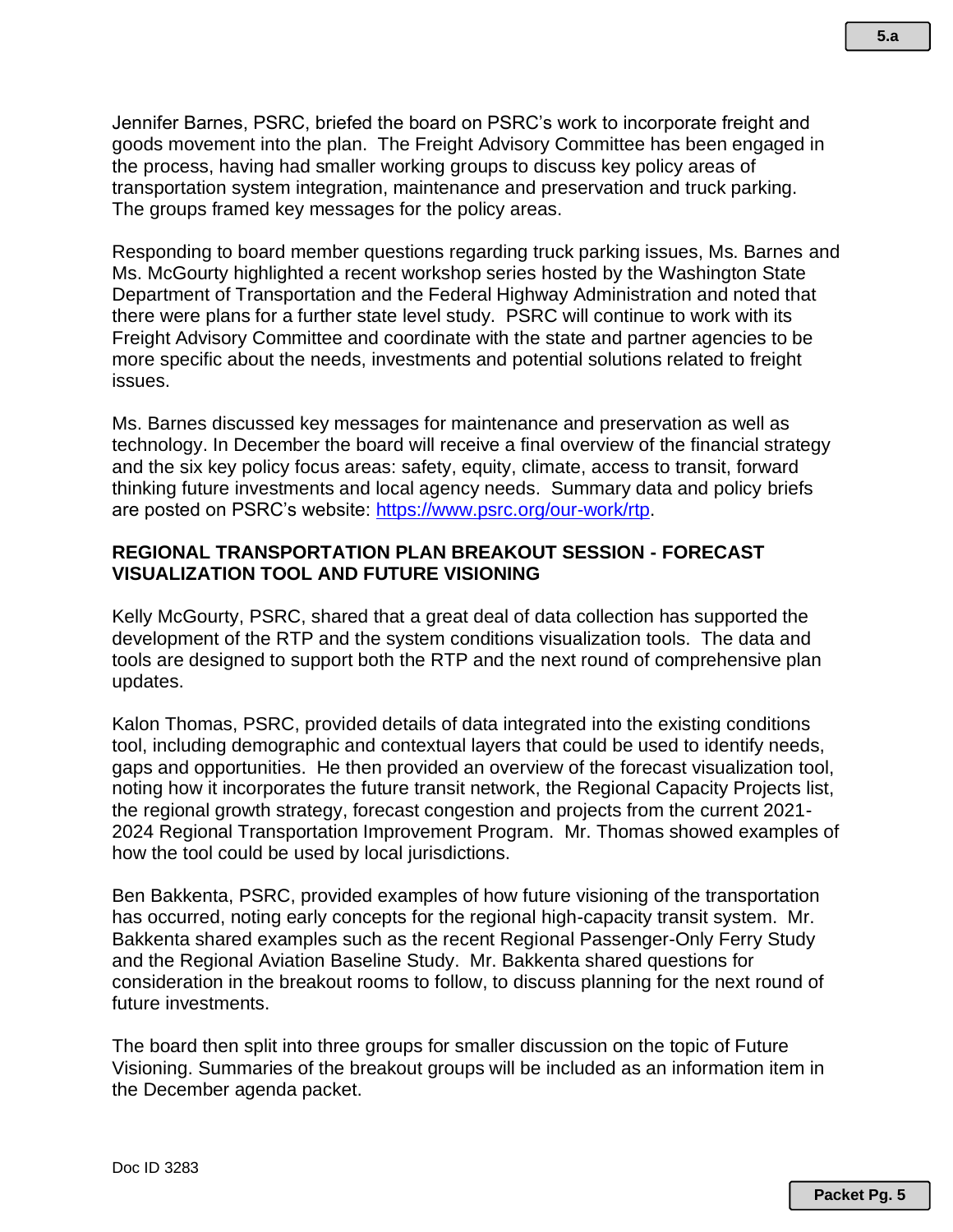Vice Chair Mello shared that an information item regarding the Puget Sound Partnership Action Agenda was included in the packet.

# **ADJOURN**

The meeting adjourned at 11:30 a.m.

# **TPB MEMBERS & ALTERNATES PRESENT**

See attached attendance roster. All attendees remote.

# **GUESTS and PSRC STAFF ATTENDING**

(As determined by staff)

Ben Bakkenta, PSRC Jennifer Barnes, PSRC Gil Cerise, PSRC Leandra Craft Carolyn Downs, PSRC Kathryn Johnson, PSRC Taylor Jones, City of Fife Piset Khuon, PSRC Rhonda Lewis, King County Kelly McGourty, PSRC Eric Miller, City of Bellevue Casey Moreau, PSRC Julian Mydlil Kalon Thomas, PSRC

Attachments: TPB November 10, 2021 Attendance Roster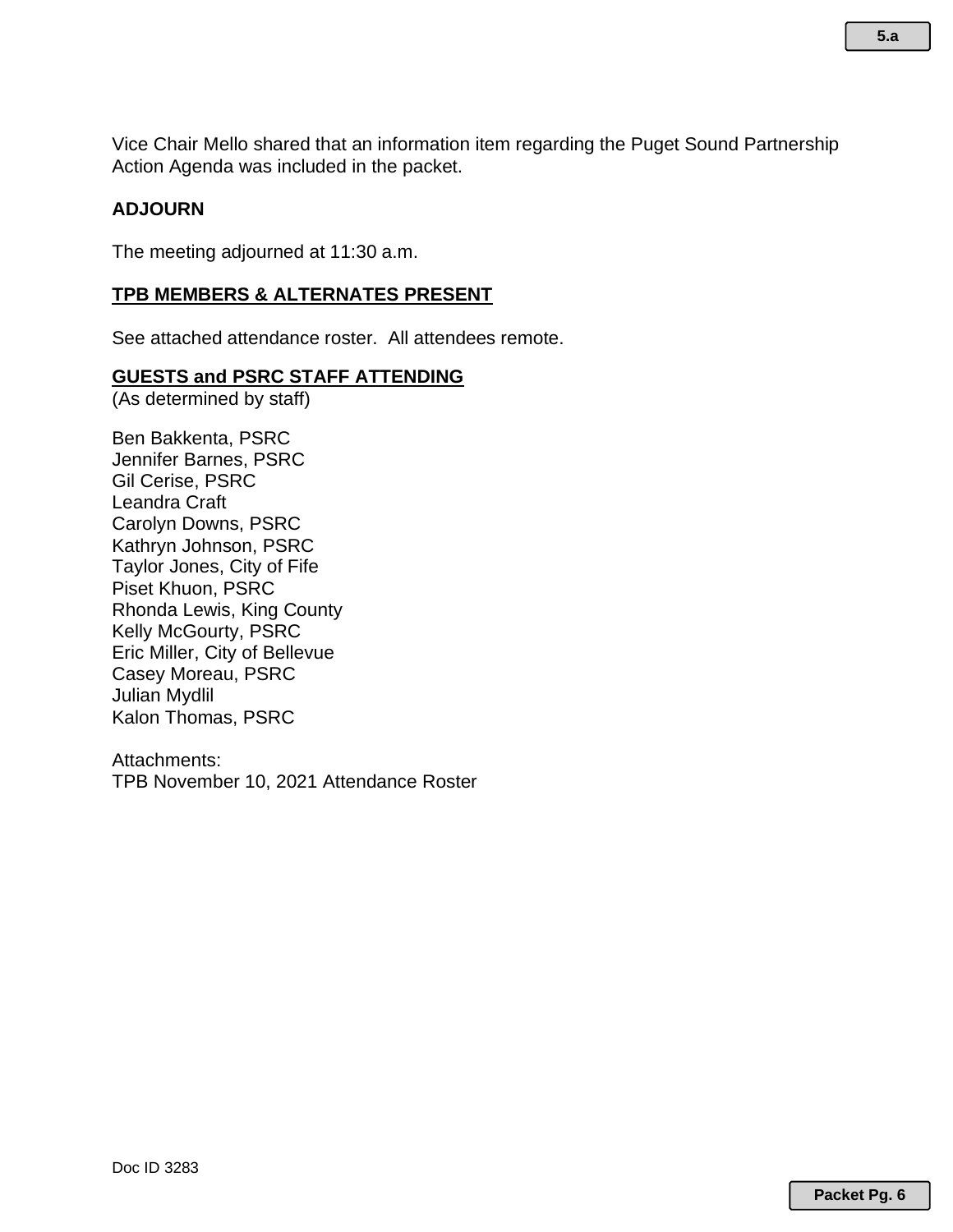|                                                      |    | Transportation Policy Board - Novmember 2021                           |              |                                                                  |              |                                                               |              | 5.a.a                                                                         |
|------------------------------------------------------|----|------------------------------------------------------------------------|--------------|------------------------------------------------------------------|--------------|---------------------------------------------------------------|--------------|-------------------------------------------------------------------------------|
| <b>Voting Members</b>                                |    |                                                                        | ✓            | Non-voting Members                                               |              |                                                               |              |                                                                               |
| <b>King County</b>                                   |    | 2 CM Girmay Zahilay                                                    |              | <b>Associate Members</b>                                         |              |                                                               |              |                                                                               |
|                                                      |    | CM Dave Upthegrove                                                     | $\mathbf{1}$ | <b>Island County</b>                                             | 1            | COMM Melanie Bacon                                            |              |                                                                               |
|                                                      |    | Vacant Alt                                                             |              |                                                                  |              | COMM Jill Johnson Alt                                         |              |                                                                               |
|                                                      |    | Vacant Alt                                                             |              | Thurston Regional Planning                                       | $\mathbf{1}$ | Vacant                                                        |              |                                                                               |
| Seattle                                              |    | 2 CM Lorena González                                                   |              | Council                                                          |              | COMM Carolina Mejia Alt                                       |              |                                                                               |
|                                                      |    | <b>CM Debora Juarez</b>                                                |              | <b>Public Agency Members</b>                                     |              |                                                               |              |                                                                               |
|                                                      |    | CM Alex Pedersen Alt                                                   |              | Puget Sound Clean Air                                            | 1            | CM Paul Roberts, Everett                                      |              |                                                                               |
| <b>Bellevue</b>                                      | 1  | <b>CM Jennifer Robertson</b>                                           | 1            |                                                                  |              | Craig Kenworthy Alt                                           | 1            |                                                                               |
|                                                      |    | <b>CM Janice Zahn Alt</b>                                              |              | Freight Mobility Strategic                                       | $\mathbf{1}$ | Dan Gatchet                                                   |              |                                                                               |
| Cities/Towns                                         |    | 3 CM Kate Kruller, Tukwila                                             | $\mathbf{1}$ | <b>Investment Board</b>                                          |              | <b>Brian Ziegler Alt</b>                                      |              |                                                                               |
|                                                      |    | MYR Dana Ralph, Kent, Chair                                            |              | <b>WA Transportation</b>                                         | $\mathbf{1}$ | Dave Ramsay                                                   | $\mathbf{1}$ |                                                                               |
|                                                      |    | MYR Mary Lou Pauly, Issaquah                                           | $\mathbf{1}$ | Improvement Board                                                |              | CM Sam Low, Snohomish Co. Alt                                 |              |                                                                               |
|                                                      |    | DEP MYR Peter Kwon, SeaTac Alt                                         | $\mathbf{1}$ | <b>PSRC Committees</b>                                           |              |                                                               |              |                                                                               |
|                                                      |    | DEP MYR Wendy Weiker Mercer Isl Alt                                    | $\mathbf{1}$ | Regional Staff Cmte.                                             | 1            | Jesse Hamashima, Pierce Co.                                   | 1            |                                                                               |
|                                                      |    | CM John Wright, Lake Forest Park Alt                                   |              |                                                                  |              | Chip Vincent, Renton Alt                                      |              |                                                                               |
| <b>Local Transit</b>                                 | 1  | CM Rod Dembowski                                                       |              | Regional Project Evaluation                                      | $\mathbf 1$  | Doug McCormick, Snohomish Co.                                 | $\mathbf{1}$ |                                                                               |
|                                                      |    | Vacant Alt                                                             |              | Cmte.                                                            |              | Russ Blount, Fife Alt                                         | $\mathbf{1}$ |                                                                               |
| <b>Kitsap County</b>                                 | 1  | COM Robert Gelder                                                      |              | <b>Transportation Operators</b>                                  | 1            | Peter Heffernan, King County<br>Alex Krieg Alt, Sound Transit |              |                                                                               |
|                                                      |    | <b>COM Charlotte Garrido Alt</b>                                       |              | Cmte.                                                            |              |                                                               |              |                                                                               |
| <b>Bremerton</b>                                     | 1  | MYR Greg Wheeler<br>CM Kevin Gorman, Alt                               | $\mathbf{1}$ | Private/Civic Members-Business/Labor<br>Laborers Local Union 242 |              | <b>Billy Hetherington</b>                                     |              |                                                                               |
| Cities/Towns                                         |    | CM Bek Ashby, Port Orchard                                             | $\mathbf{1}$ | exp. 12/31/22                                                    | 1            | Dale Bright Alt                                               | $\mathbf{1}$ |                                                                               |
|                                                      | 1  |                                                                        |              |                                                                  |              |                                                               |              |                                                                               |
| <b>Local Transit</b>                                 |    | CM Leslie Schneider, Bainbridge Isl Alt<br>MYR Becky Erickson, Poulsbo | $\mathbf{1}$ | <b>WA Roundtable</b><br>exp. 12/31/22                            | $\mathbf{1}$ | Neil Strege                                                   | $\mathbf{1}$ | (3283 : Approve Minutes of Transportation Policy Board Meeting held Nov 2021) |
|                                                      |    |                                                                        |              |                                                                  |              | Vacant Alt                                                    |              |                                                                               |
|                                                      |    | CM John Clauson, Port Orchard Alt                                      |              | Seattle Met. Chamber of                                          | 1            | Rob Berman, HDR Engineering                                   |              |                                                                               |
| <b>Pierce County</b>                                 |    | CM Ryan Mello, Vice Chair                                              | 1            | Commerce exp. 12/31/22                                           |              | Amy Grotefendt, Enviroissues Alt                              |              |                                                                               |
|                                                      |    | <b>CM Dave Morell Alt</b>                                              |              | <b>Master Builders of Pierce</b>                                 | $\mathbf{1}$ | Jessie Gamble                                                 |              |                                                                               |
| Tacoma                                               |    | <b>CM Kristina Walker</b>                                              | 1            | County exp. 12/31/23                                             |              | Jeremiah Lafranca Alt                                         |              |                                                                               |
|                                                      |    | CM Conor McCarthy Alt                                                  |              | Private/Civic Members-Community/Environment                      |              |                                                               |              |                                                                               |
| Cities & Towns                                       |    | DEP MYR Bryan Yambe, Fife                                              | $\mathbf{1}$ | Seattle Aging & Disability                                       |              | 1 Vacant                                                      |              |                                                                               |
|                                                      |    | CM Cyndy Jacobsen, Puyallup Alt                                        |              | Services exp. 12/31/23                                           |              | Jon Morrison Winters Alt                                      |              |                                                                               |
| <b>Local Transit</b>                                 |    | CM Marty Campbell, Pierce County                                       |              | League of Women Voters of                                        | $\mathbf{1}$ | Cynthia Stewart                                               | $\mathbf{1}$ |                                                                               |
|                                                      |    | DEP MYR John Palmer, Puyallup Alt                                      |              | WA exp. 12/31/22                                                 |              | Vacant Alt                                                    |              |                                                                               |
| <b>Snohomish</b>                                     |    | <b>CM Jared Mead</b>                                                   |              | Public Health Seattle/ King                                      | $\mathbf 1$  | <b>Darrell Rodgers</b>                                        |              |                                                                               |
| <b>County</b>                                        |    | CM Sam Low Alt                                                         |              | County exp.12/31/23                                              |              | Shawn Frederick, SNOHD Alt                                    |              |                                                                               |
| Everett                                              | 1  | <b>CM Paul Roberts</b>                                                 |              | <b>Transportation Choices</b>                                    | $\mathbf{1}$ | Alex Hudson                                                   | $\mathbf{1}$ |                                                                               |
|                                                      |    | <b>CM Scott Bader Alt</b>                                              |              | Coalition exp. 12/31/23                                          |              | Kelsey Mesher Alt                                             |              |                                                                               |
| Cities/Towns                                         | 1  | CM Jan Schuette, Arlington                                             | $\mathbf{1}$ | Non-voting                                                       | 16           | Non-voting members present 9                                  |              |                                                                               |
|                                                      |    | CM Jeffrey Beeler, Sultan Alt 1                                        |              | <b>Ex-Officio Non-Voting Members</b>                             |              |                                                               |              |                                                                               |
| <b>Local Transit</b>                                 |    | CM Michael Stevens, Marysville Alt 2                                   |              | State Legislators                                                |              | 87 Districts within PSRC's boundary                           |              |                                                                               |
|                                                      | 1  | CM Kim Daughtry, Lake Stevens                                          |              |                                                                  |              |                                                               |              |                                                                               |
|                                                      |    | CM Jan Schuette, Arlington Alt<br>MYR Kim Roscoe, Fife                 | 1            |                                                                  |              |                                                               |              |                                                                               |
| Regional                                             |    | Vacant Alt                                                             |              |                                                                  |              |                                                               |              |                                                                               |
| <b>Transit</b><br><b>Federally Recognized Tribes</b> |    |                                                                        |              |                                                                  |              |                                                               |              |                                                                               |
| Muckleshoot                                          |    | 1 CM John Daniels, Jr.                                                 |              |                                                                  |              |                                                               |              |                                                                               |
| <b>Indian Tribe</b>                                  |    | Vacant Alt                                                             |              |                                                                  |              |                                                               |              |                                                                               |
| Puyallup Tribe of                                    |    | 1 Andrew Strobel                                                       |              |                                                                  |              |                                                               |              |                                                                               |
| Indians                                              |    | Robert Barandon Alt                                                    |              |                                                                  |              |                                                               |              |                                                                               |
| Suquamish Tribe                                      | -1 | CM Luther (Jay) Mills                                                  |              |                                                                  |              |                                                               |              |                                                                               |
|                                                      |    | <b>CHRMN Leonard Forsman Alt</b>                                       |              |                                                                  |              |                                                               |              |                                                                               |
| <b>Statutory Members</b>                             |    |                                                                        |              |                                                                  |              |                                                               |              |                                                                               |
| Ports                                                | 1  | COM Ryan Calkins, Seattle                                              | 1            |                                                                  |              |                                                               |              |                                                                               |
|                                                      |    | COM Cary Bozeman, Bremerton Alt                                        | $\mathbf{1}$ |                                                                  |              |                                                               |              |                                                                               |
| WA Trans.                                            |    | COM Jerry Litt                                                         | 1            |                                                                  |              |                                                               |              |                                                                               |
| Commission                                           |    | COM Hester Serebrin Alt                                                |              |                                                                  |              |                                                               |              |                                                                               |
| <b>WSDOT</b>                                         |    | <b>SEC Roger Millar</b>                                                |              |                                                                  |              |                                                               |              |                                                                               |
|                                                      |    | ASST SEC Julie Meredith Alt 1                                          |              |                                                                  |              |                                                               |              |                                                                               |
|                                                      |    | Mike Cotton Alt 2                                                      |              |                                                                  |              |                                                               |              |                                                                               |
|                                                      |    | John Wynands Alt 3                                                     |              |                                                                  |              |                                                               |              |                                                                               |
|                                                      |    | Robin Mayhew Alt 4                                                     |              |                                                                  |              |                                                               |              |                                                                               |
|                                                      |    | Legislative Transportation Cmte. (Not Counted for Quorum)              |              |                                                                  |              | Abbreviations                                                 |              | Attachment: TPB November 10, 2021 Attendance Roster                           |
| House                                                |    | 2 REP Emily Wicks, D                                                   |              |                                                                  |              | <b>CHRMN Chairman</b>                                         |              |                                                                               |
| Transportation                                       |    | REP Jake Fey, D Alt                                                    |              |                                                                  |              | <b>CM Councilmember</b>                                       |              |                                                                               |
| Cmte.                                                |    | REP Dan Griffey, R                                                     |              |                                                                  |              | <b>COM Commissioner</b>                                       |              |                                                                               |
|                                                      |    | REP Andrew Barkis, R Alt                                               |              |                                                                  |              | <b>MYR Mayor</b>                                              |              |                                                                               |
| Senate                                               |    | 2 SEN Steve Hobbs, D                                                   |              |                                                                  |              | <b>DEP MYR Mayor</b>                                          |              |                                                                               |
| Transportation                                       |    | SEN Mark Mullet, D Alt                                                 | 1            |                                                                  |              | <b>SEC Secretary</b>                                          |              |                                                                               |
| Cmte.                                                |    | Vacant, R                                                              |              |                                                                  |              | <b>ASST SEC Assistant Secretary</b>                           |              |                                                                               |
|                                                      |    | Vacant, R Alt                                                          |              |                                                                  |              | <b>REP Representative</b>                                     |              |                                                                               |
| Voting                                               | 32 | (Quorum = 14) Quorum Total 16                                          |              |                                                                  |              | <b>SEN Senator</b>                                            |              |                                                                               |
|                                                      |    | Total Voting members present 19                                        |              |                                                                  |              | Packet Pg. 7                                                  |              |                                                                               |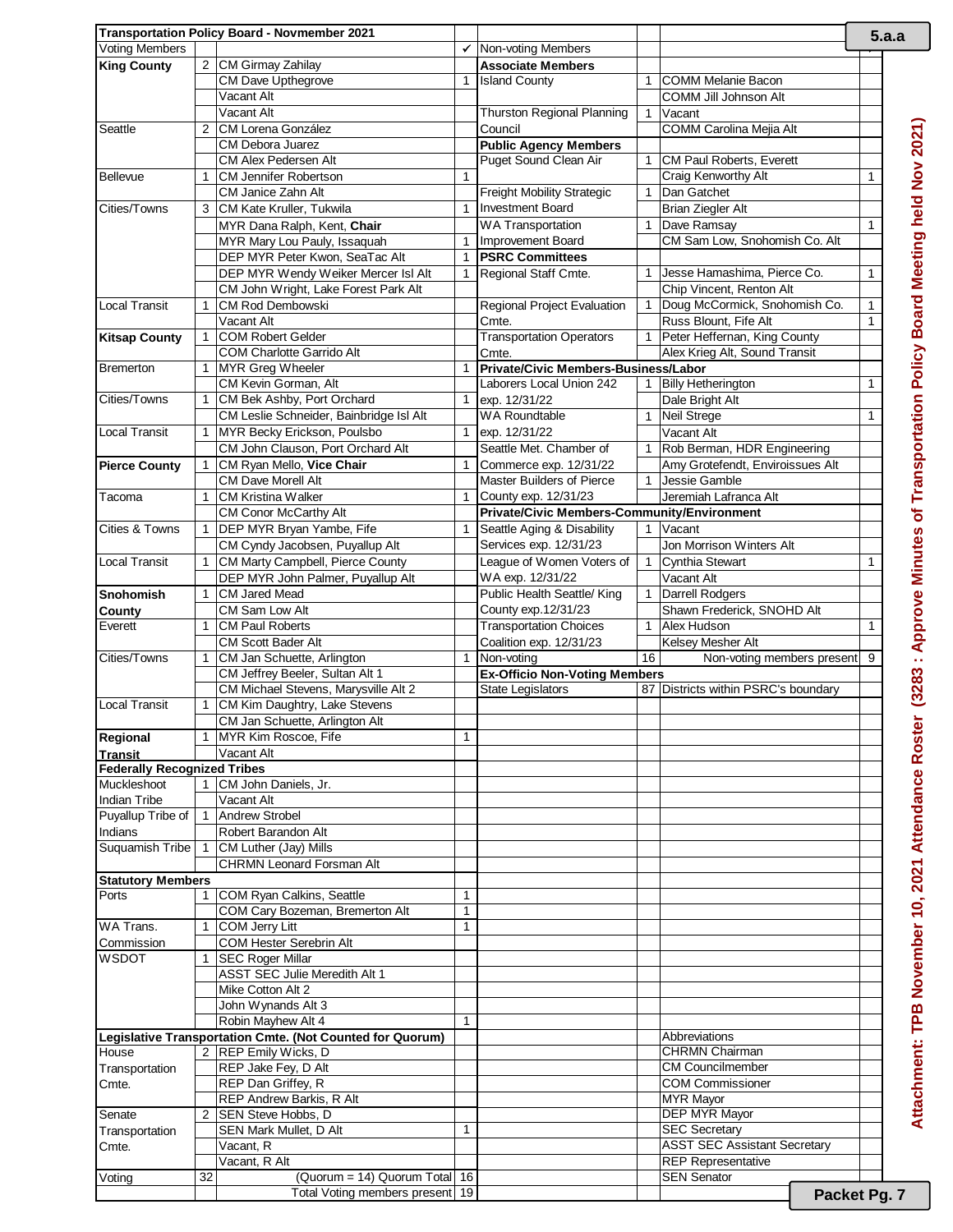

# **DISCUSSION ITEM DISCUSSION ITEM DECEMBER 2, 2021**

**To:** Transportation Policy Board

**From:** Kelly McGourty, Director, Transportation Planning

**Subject: Coordinated Mobility Plan**

### **IN BRIEF**

At its meeting on December 9, 2021, the Transportation Policy Board will be provided a briefing on the development of PSRC's Coordinated Mobility Plan. The briefing will include information on prioritized strategies to address mobility challenges for people with special transportation needs.

#### **DISCUSSION**

People with special transportation needs are those who have transportation challenges due to their age, income, or ability. This includes older adults (age 65+), youth (age 5- 17), people with low incomes, and people with disabilities. The Coordinated Mobility Plan, a component of the Regional Transportation Plan, serves as the comprehensive strategy for identifying and addressing transportation challenges experienced by these groups. This encompasses not only specialized transportation services that are targeted to people with special transportation needs, but also public transit services and facilities, as well as accessible sidewalks and bicycle infrastructure. Implementation of this regional plan is a shared responsibility among transit agencies, specialized transportation providers, local jurisdictions, and other regional partners.

Over the past 13 months, PSRC staff have engaged people with special transportation needs directly through an online survey and in meetings conducted by mobility coalitions and other community-based organizations (CBOs). The Transportation Policy Board has received periodic briefings on the feedback received to date.

Working with these stakeholders as well as PSRC's Special Needs Transportation Committee, information has been compiled on the mobility challenges experienced by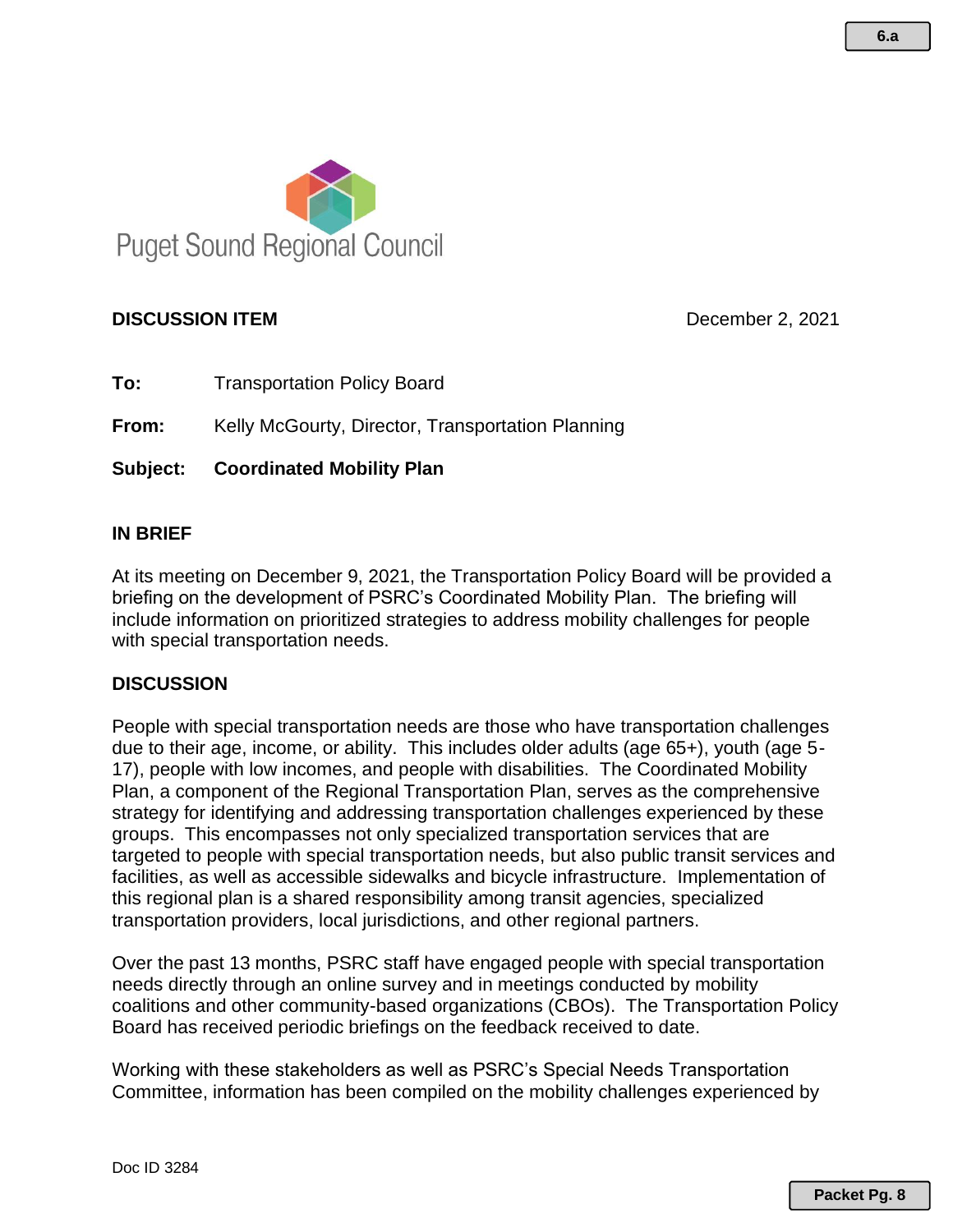people with special transportation needs in the region. Required under federal and state law, prioritized strategies have also been developed to address those challenges. Although a wide variety exists, seven key mobility challenges are being highlighted in the Coordinated Mobility Plan, representing commonly cited issues identified from the targeted outreach. These key needs and associated strategies are summarized below.

- 1. **Shorter travel times when taking regular transit or specialized transportation.** Strategies to address this need include coordination to reduce transfer wait times, particularly when crossing county/jurisdictional lines, addressing reliability and timeliness of service, and increasing flexibility in scheduling return trips for various types of specialized transportation services.
- 2. **More transportation services at times when they are needed.** Strategies include opportunities for existing providers to add service to routes or programs where they exist already but do not serve at the time needed, and development of new flexible programs in areas not already served.
- 3. **More information about available services.** Two strategies identified include tailoring travel training and education programs to the specific needs of targeted groups, and development of a comprehensive trip planning tool that is inclusive of specialized transportation programs.
- 4. **Better access to health and wellness destinations including medical facilities, pharmacies, and grocery stores.** The strategy associated with this need includes strengthening coordination and partnerships between healthcare and transportation providers to better understand and address patients' unmet transportation challenges and improve health outcomes.
- 5. **Affordable Transportation services.** Strategies call for transit agencies and specialized transportation providers to assess reduced fare structures for groups burdened by reduced fare costs (example: low-income families with multiple fares per trip), and to simplify the process for applying for/renewing reduced fare passes.
- 6. **More connected ADA-accessible infrastructure.** The strategy calls for filling in gaps and building accessible sidewalks and other infrastructure (curb cuts, etc.) with a priority in identified equity areas, health/wellness destinations, and transit stations.
- 7. **Better regional coordination to meet growing mobility needs.** Strategies include broadening regional coordination at the Special Needs Transportation Committee (or similar body) to include more organizations with transportation programs for people with special transportation needs, better defining roles and responsibilities around emergencies and emergency response, and improving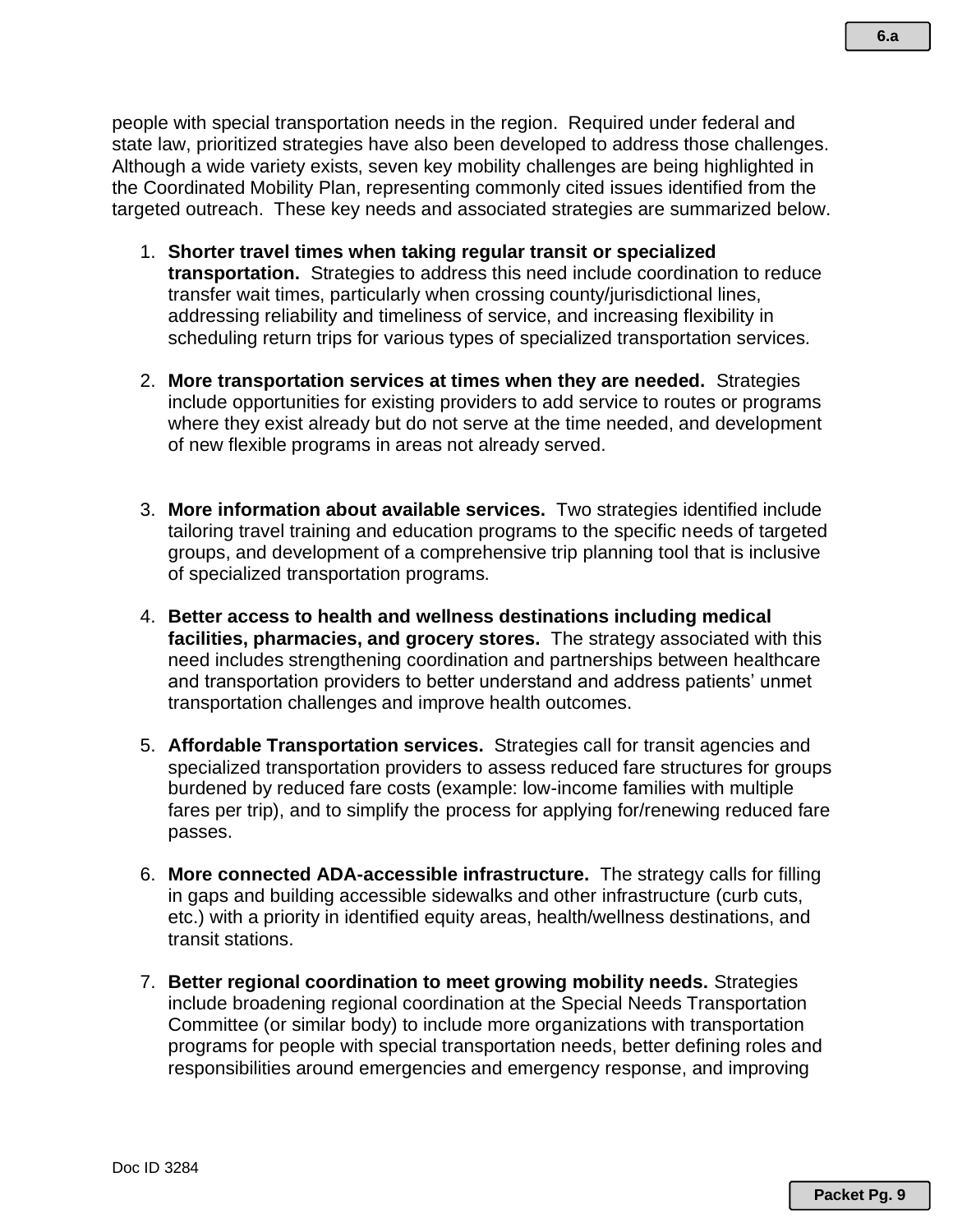the regional framework for assessing asset needs of specialized transportation providers.

The above challenges and strategies will be included in the draft Coordinated Mobility Plan and incorporated into the draft Regional Transportation Plan, expected to be released for public comment in January 2022.

For more information, please contact Gil Cerise at 206-971-3053, *gcerise@psrc.org* or Jean Kim at 206-971-3052, *jkim@psrc.org.*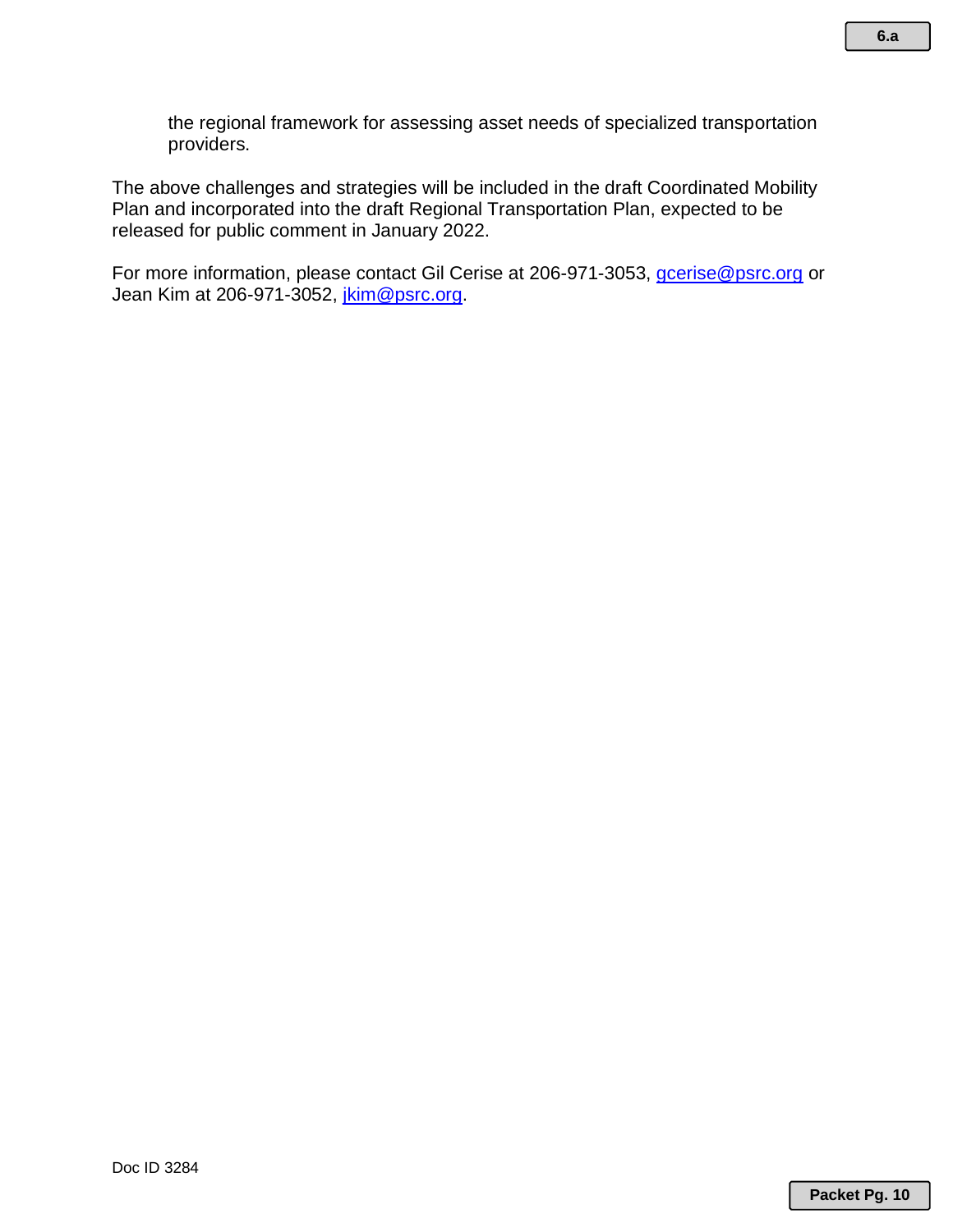

# **DISCUSSION ITEM** December 2, 2021

**To:** Transportation Policy Board

**From:** Kelly McGourty, Director, Transportation Planning

**Subject: Regional Transportation Plan Summary - Financial Strategy & Key Policy Focus Areas**

### **IN BRIEF**

Over the last year the Transportation Policy Board has been briefed on the major elements of the Regional Transportation Plan and discussed the key policy focus areas. Briefings have included data trends, analysis findings and strategic messaging on each topic. Between October and December staff will provide summary information on each topic and ask the board for any final guidance leading up to the release of the draft plan for public comment.

#### **DISCUSSION**

In February 2020, the board identified six key policy focus areas for the Regional Transportation Plan, building from the policies and direction in VISION 2050. These include equity, safety, access to transit, climate, local agency needs and forwardthinking investments. The board has also received briefings on the major elements of the plan, including data trends, analysis results and advisory committee input. The board has been asked to provide direction on the key messages and recommendations to include in the draft plan for each element.

Between October and December staff will provide a summary of these major elements and the discussions and findings to date, and the board will be asked to provide any final guidance or revisions for incorporation into the draft plan. These major elements include:

- Transit Network and Access to Transit
- Bicycle / Pedestrian Infrastructure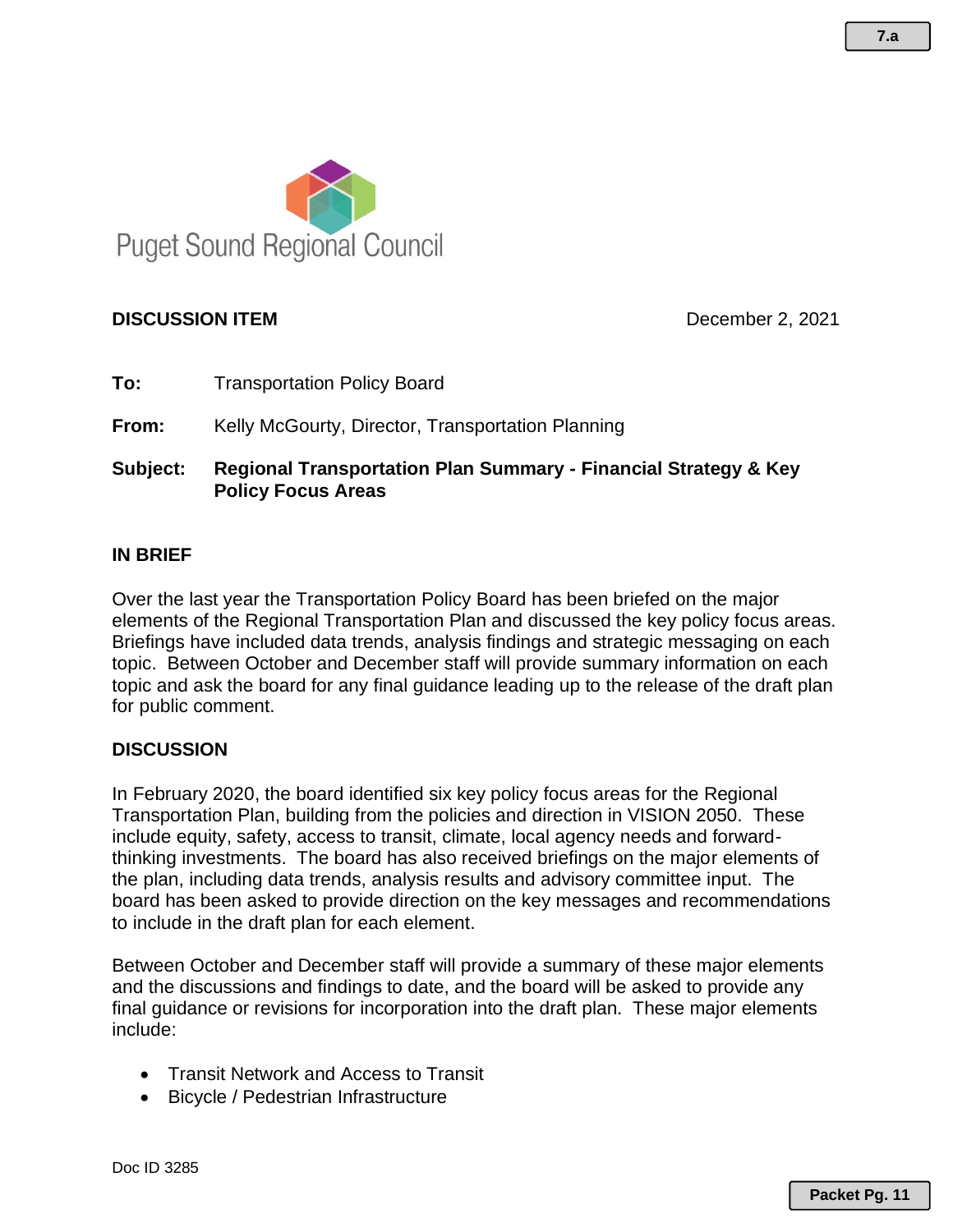- Freight and Goods Movement
- Transportation Demand Management (TDM)
- Specialized Transportation Services
- Technology and Efficiencies
- Maintenance and Preservation
- Highways and Local Agency Needs
- Safety
- Equity
- Climate and Air Quality
- System Performance and Future Investment Needs
- Financial Strategy

The board has held breakout sessions on the key policy focus areas and received more in-depth briefings over the last year and a half on several topics such as finance, climate, plan performance and existing conditions. In October, the summary review of topics included transit, TDM, and bicycle / pedestrian infrastructure. In November, the summary review included freight, maintenance and preservation, and technology. The summary of topics to be covered at the December 9 meeting include the financial strategy and the six key policy focus areas of safety, equity, climate, access to transit, local agency needs and future visioning.

Brief summaries and key data findings are also provided on the PSRC website at [https://www.psrc.org/our-work/rtp.](https://www.psrc.org/our-work/rtp)

For more information, please contact Kelly McGourty, Director of Transportation Planning, at [kmcgourty@psrc.org](mailto:kmcgourty@psrc.org) or 206-971-3601.

#### Attachments:

1 - Key RTP Element Summaries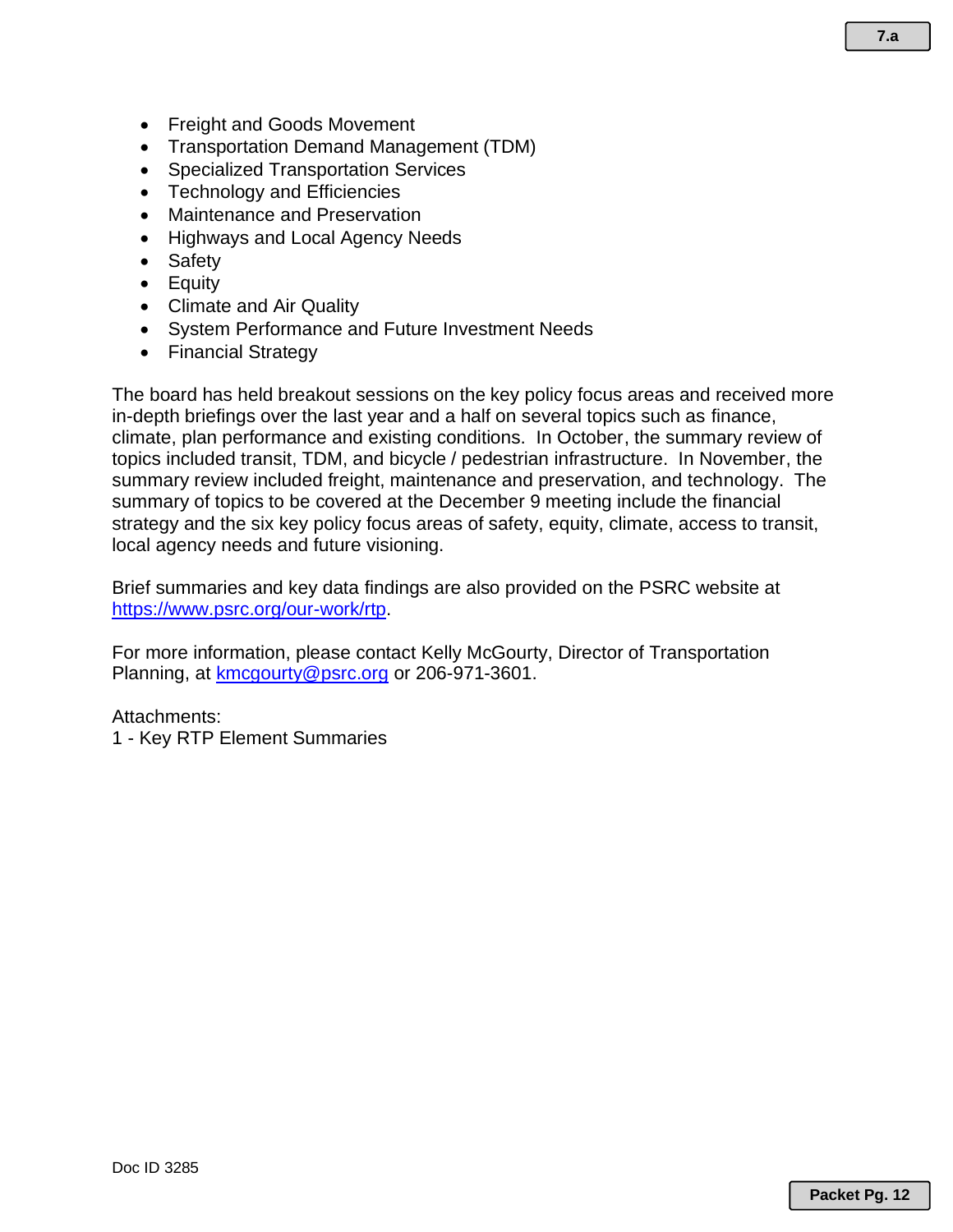Attachment: 1 - Key RTP Element Summaries (3285 : RTP Summary - Financial Strategy & Key Policy Focus Areas) **Attachment: 1 - Key RTP Element Summaries (3285 : RTP Summary - Financial Strategy & Key Policy Focus Areas)**

# **Attachment 1: Key RTP Element Summaries December 2021**

# **Financial Strategy**

The board was briefed on the inputs, methodology and results of the financial strategy of the plan at several meetings throughout 2021. This included discussion of both the estimated revenues and expenditures for transportation investments throughout the region through 2050. On the revenue side, the board was briefed on the forecasting of current law revenues, the consultation with peer agencies in the region and from other MPOs, and the menu of options of potential new revenue sources. On the expenditure side, the board was briefed on the draft list of regional capacity projects, the estimation of more local-scale investments as identified in local comprehensive plans, and maintenance, preservation and operational needs – including major replacement activities necessary within the timeframe of the plan.

Key messages identified by the board for inclusion in the plan are to highlight those elements of the financial strategy for which additional steps must be taken in order to be implemented. For example, the menu of potential new revenue sources includes transition to a road usage charge in the future, highway facility tolls, and various other new or increased fees and taxes. The plan document should note which sources are more speculative and identify the barriers and necessary steps towards implementation. In addition, the plan document should identify any key timing issues or challenges with matching revenues to expenditures.

# **Safety**

The board was briefed on the topic of transportation safety in January 2020 with the update of the federally required annual safety targets. In July 2020, PSRC held a Peer Networking Session on safety, with information provided from the National Safety Council, the Washington State Traffic Safety Commission and the City of Poulsbo. The board once again discussed safety in September 2020, with a virtual whiteboard discussion regarding challenges, effective solutions, and how to address safety in the RTP. In April 2021, the board convened into breakout sessions to further discuss safety in the RTP and key issues.

The key messages identified by the board for addressing safety in the RTP and PSRC's role are:

- Emphasize and elevate safety in all aspects of planning and project design, including in PSRC's project selection process
- Continue to monitor trends and gather data, particularly in correlation with population and employment growth, and travel growth by modes
- Develop best practices and resources
- Equity should be a key lens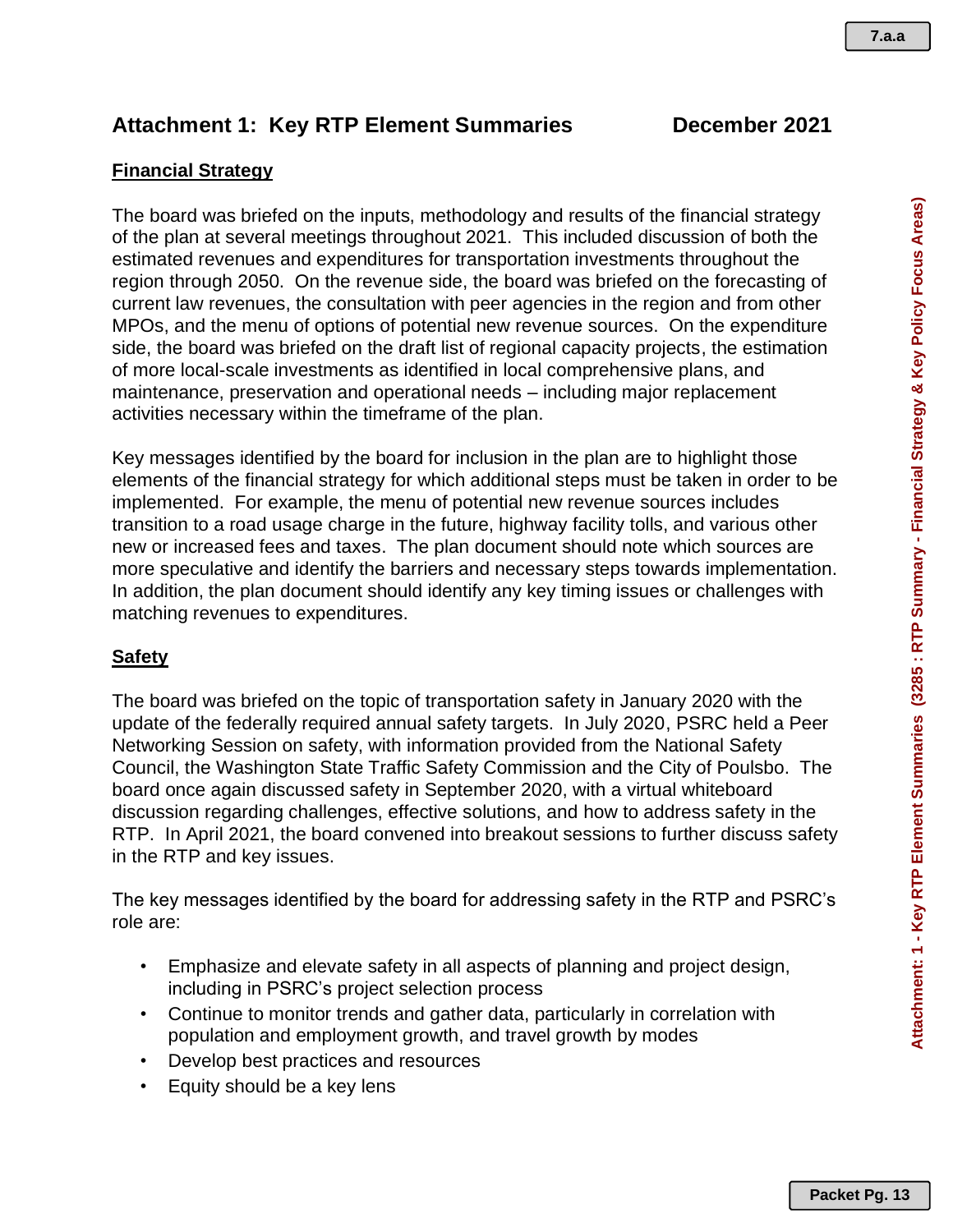**7.a.a**

• All of the "Es" are critical – education, encouragement, enforcement, engineering

The Project Selection Task Force has proposed revisions to the project evaluation criteria for PSRC's 2022 project selection process that strengthen and elevate the safety criterion. Work is also proposed for PSRC to develop resources and identify effective solutions in partnership with the Regional Project Evaluation Committee. These recommendations will be presented to the board in January 2022.

Safety will be a stand-alone section of the RTP, as well as being addressed throughout the plan in each relevant section. In addition, the plan document will provide information on the Federal Highway Administration's Safe System approach, which addresses system design and operations to lessen the impact from human mistakes and behaviors. The Safe System approach acknowledges that safety is a shared responsibility among those who use the system across all modes, those who design and manage the system, vehicle manufacturers, emergency responders and law enforcement. The approach identifies five elements that work together across this spectrum of shared responsibility for a holistic approach.

The plan document will further identify future work to be conducted. As noted above, this includes continued refinement of the project selection criteria and an evaluation of the proposed revisions; continued data collection and monitoring, with the key contextual lenses of equity and growth trends; development of best practices and other resources; and consideration of regional forums or other convenings to share this information and further discuss challenges and solutions towards achieving the region's safety goals.

#### **Equity**

PSRC has taken significant strides to incorporate equity throughout the agency's work programs. Equity is a key policy area identified in VISION 2050, and a regional equity strategy is under development. PSRC's new Equity Advisory Committee has also been established, and a joint board workshop on equity was held on July 22, 2021. Equity has also been strengthened and elevated in PSRC's project selection process, with proposals related to the project evaluation criteria and an equity pilot program to be included in the Policy Framework recommendations to be presented to the board in January 2022.

In September 2021, the Transportation Policy Board convened into breakout groups to further discuss equity and the RTP. Board members shared work their organizations have been doing related to transportation and equity; elements that might be missing from the RTP; and key messages related to equity that should be included. In summary, the board suggested the RTP address the following:

- Keep community members informed once they've provided outreach
- Provide guidance for comprehensive planning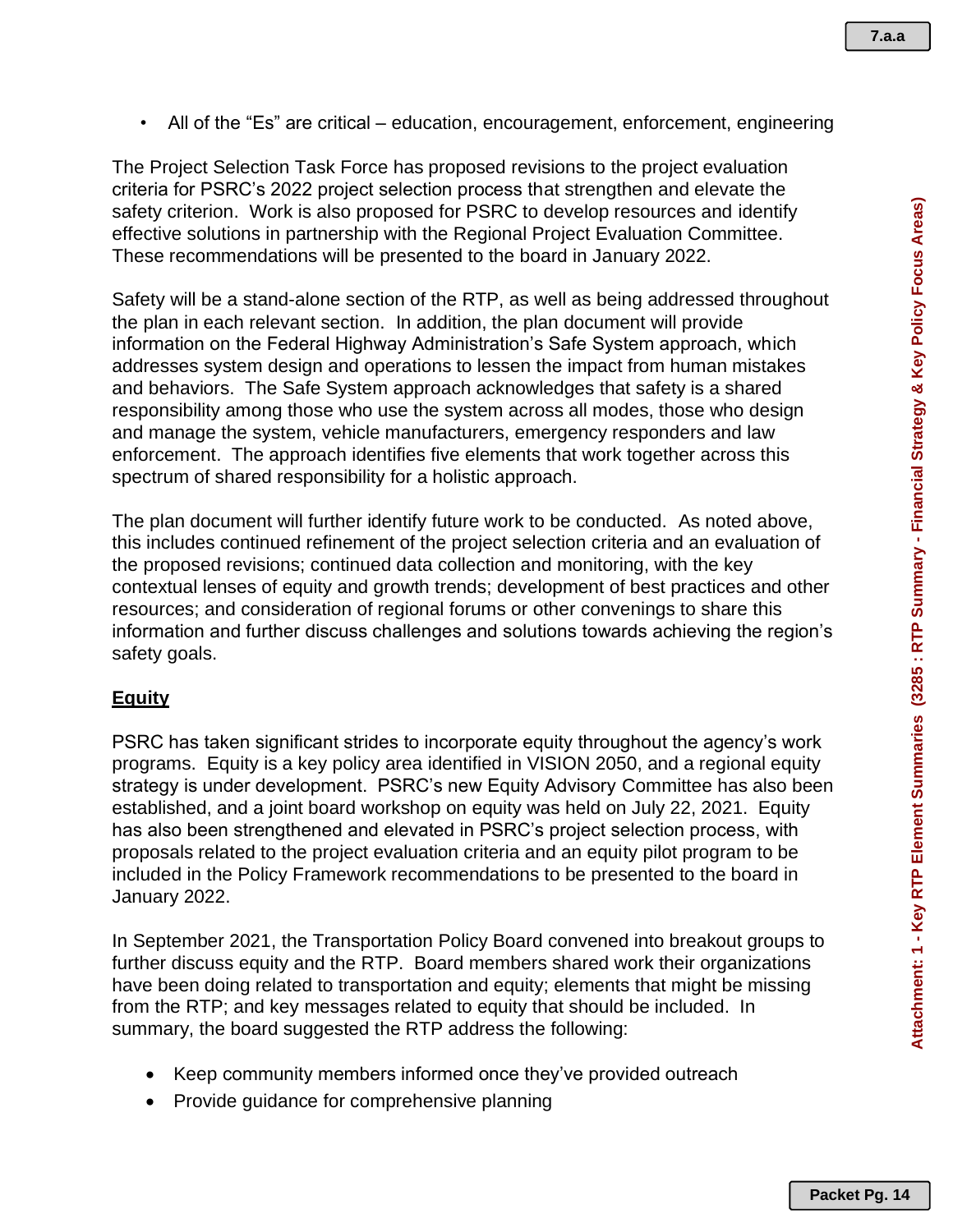- Continue to work towards more detailed data collection
- Recognize that the region is diverse across the four counties and across cities, as are their needs and demographic trends
- Continue to monitor and report on progress
- Support local jurisdictions with data and tools such as the visualization tools

Equity has been a key lens of the RTP and is a primary component of the plan's performance measures and monitoring. Equity will also be a stand-alone section of the plan and will incorporate the messages above, as well as addressed throughout the plan in each relevant section. A comprehensive Regional Equity Analysis will also be included that fully details the measurement and analysis of equity in the plan.

#### **Climate**

Climate change is a primary focus of VISION 2050, with a goal for the region to substantially reduce emissions of greenhouse gases that contribute to climate change in accordance with the goals of the Puget Sound Clean Air Agency (50% below 1990 levels by 2030 and 80% below 1990 levels by 2050) as well as to prepare for climate change impacts.

The RTP includes the adopted Four-Part Greenhouse Gas Strategy, recognizing that decisions and investments in the categories of Land Use, Transportation Choices, Pricing and Technology are the primary factors that influence greenhouse gas emissions from on-road transportation and are factors for which PSRC's planning efforts have either direct or indirect influence.

The plan will highlight the past successes, current activities and future potential from each of the four categories in the Greenhouse Gas Strategy. A few key illustrations as reflected in the RTP from each include the following:

- Land Use: the VISION 2050 regional growth strategy
- Transportation Choices: 70% of the plan's investment in system improvements is focused on transit, and the majority of the remaining investments are multimodal, with projects on facilities that support almost 50% of transit bus and truck travel
- Pricing: transition to a road usage charge system after 2030, and express tolls on highway facilities
- Technology: incorporation of a low carbon fuel standard and a transition to electric and other alternative fuel vehicles

With full implementation of the Four-Part Greenhouse Strategy, the region is on track to achieve the climate goals by 2050. The plan will identify ongoing work to advance the strategy, in particular related to decarbonization of the transportation system, as well as necessary future steps to ensure full implementation.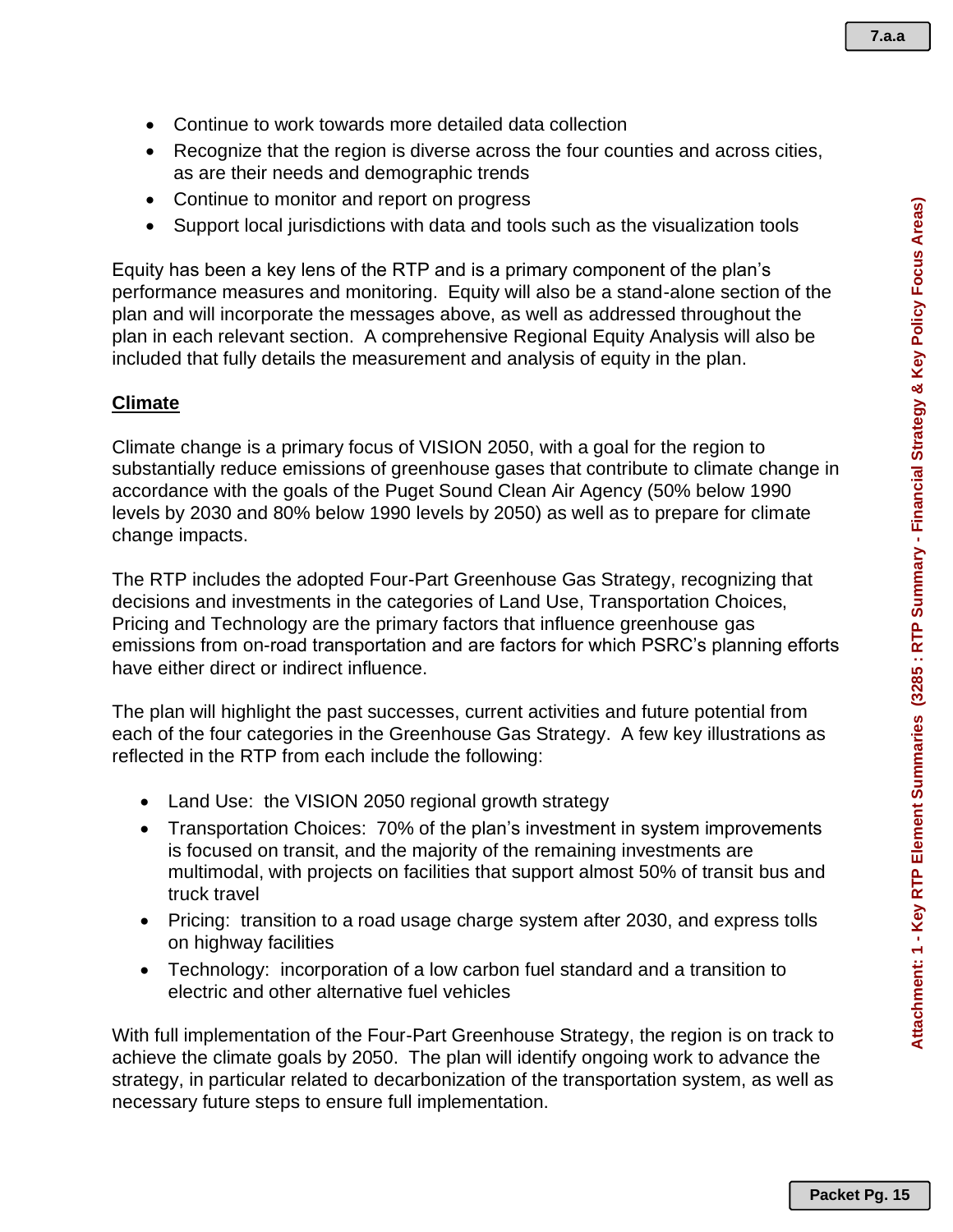# **Access to Transit**

The board was presented with the summary of the full suite of transit-related elements of the RTP in October 2021, including access to transit which encompasses a variety of modes and system components. From the breakout session held by the board on access to transit in March 2021 the following points were provided:

- Location and context matters different areas require different solutions, and there are different network gaps between urban, suburban and rural areas.
- Equity remains a primary lens, and the needs of transit-dependent communities should be a priority. Recognize that removing barriers means more than just physical infrastructure, but also services.
- The system should be convenient, flexible, safe, and provide options throughout the day.
- Continue to highlight the importance of affordable housing and land use decisions around transit to support better access and usage.
- Identify roles and responsibilities across the region to support transit access.

The board also provided feedback regarding transportation demand management programs and the bicycle and pedestrian system, both of which support access improvements to the transit system.

The plan includes a significant expansion of the high-capacity transit system throughout the region, as well as the corresponding realignment of local transit services. The needs and opportunities to provide multimodal access to the transit system will be highlighted, and the relevant sections of the plan – such as the bicycle / pedestrian components – will identify those cross-cutting opportunities. In addition, the data and visualization tools will be provided as resources for local jurisdictions and transit agencies to utilize in their further planning for system investments.

#### **Local Agency Needs**

The plan is addressing local agency needs in a variety of ways. Most notably this includes the existing and forecast conditions visualization tools, which provide agencies the opportunity to zoom into their respective areas and view system needs and gaps within the context of various other data such as demographic information, congestion, transit routes and stops, and others.

In addition, the plan incorporates the planned investments from local agencies in both the regional capacity projects list and programmatically from existing comprehensive plans. Significant efforts were also undertaken to work with agencies to better estimate maintenance and preservation needs and to address backlogs into the future. The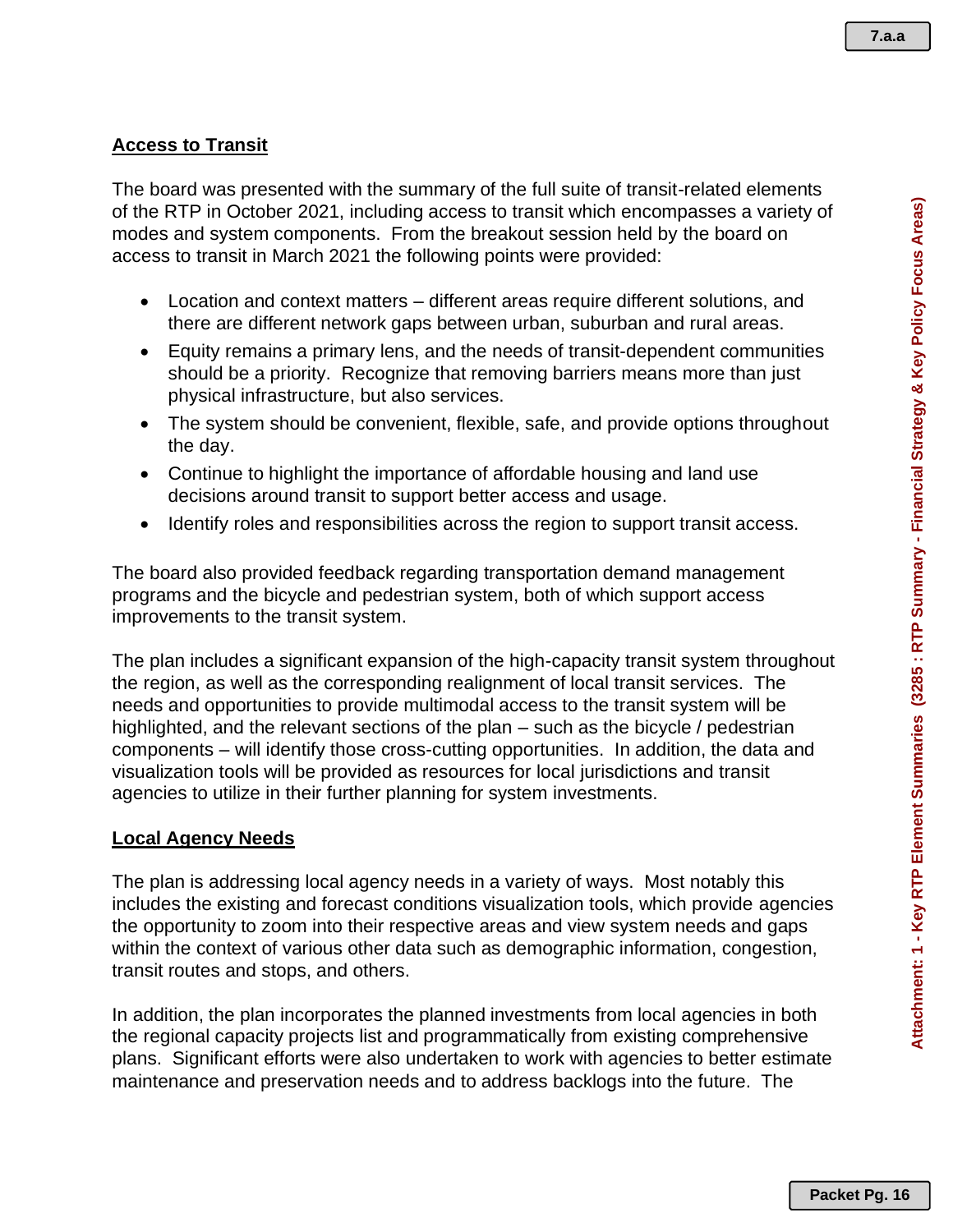plan's financial strategy reflects these local agency expenditure needs as well as the forecast of locally available revenues, both in current law and potential new sources.

#### **Future Visioning**

The board convened into breakout groups in November 2021 to discuss the visioning of future system needs, beyond what's included in current planning. Examples of ideas that are currently being studied include the concepts of high-speed rail, expanded passenger only ferry routes, airport capacity and others. Comments from the board on this topic are summarized in the Information Item included as Agenda Item 9 in the board packet.

PSRC will summarize the visioning topic and board discussion in the RTP, and highlight any known opportunities made apparent from the forecast conditions visualization tool. In addition, PSRC will continue to monitor the current studies and planning efforts underway, and will consider convening regional stakeholders in the future on various topics to advance this future planning.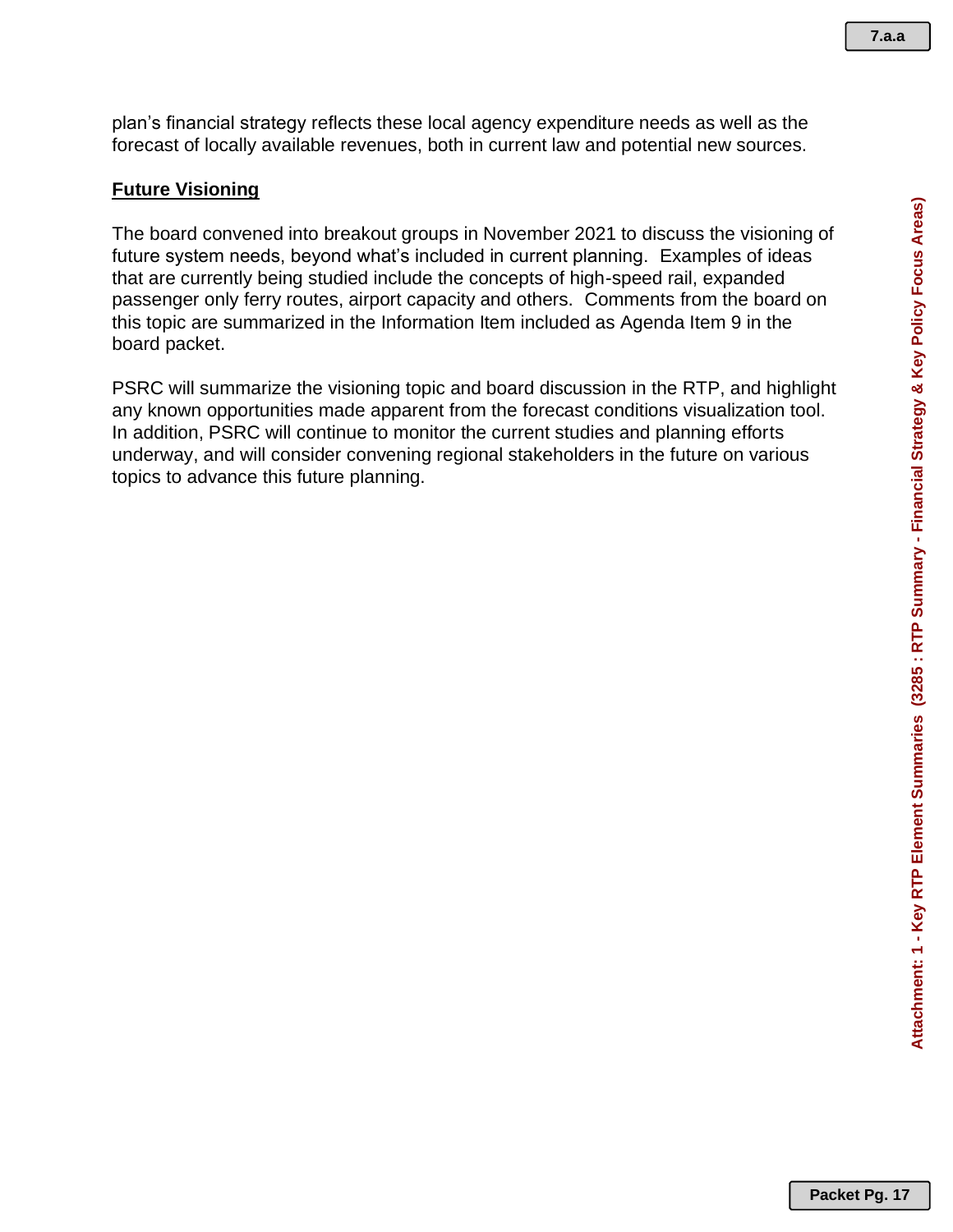

**ACTION ITEM** December 2, 2021

**To:** Transportation Policy Board

**From:** Kelly McGourty, Director, Transportation Planning

**Subject: Direction to Release Draft Regional Transportation Plan for Public Comment**

### **IN BRIEF**

The Transportation Policy Board has been briefed throughout the year on key elements of the draft Regional Transportation Plan. Over the last several months summaries of the main elements of the plan and key messages to be included in the document have been provided for final board review. At its meeting on December 9 the Board will be asked to direct staff to proceed with preparing final documentation of the draft plan and to release it for public comment in January 2022.

#### **RECOMMENDED ACTION**

The Transportation Policy Board should direct staff to prepare the draft Regional Transportation Plan and release it for public comment in January 2022.

# **DISCUSSION**

Since the launch of the work program in January 2020, the board has discussed a variety of policy issues and elements of the Regional Transportation Plan. These have included the six key policy focus areas identified by the board in February 2020 – safety, equity, climate, access to transit, local agency needs and future visioning. The board has also been briefed and provided feedback on numerous elements of the plan such as the needs and investments of transit, freight, bicycle / pedestrian, transportation demand management, technology, maintenance and preservation and others.

In addition, the board has reviewed the plan's financial strategy and been provided summaries of the public outreach conducted throughout the last year, which included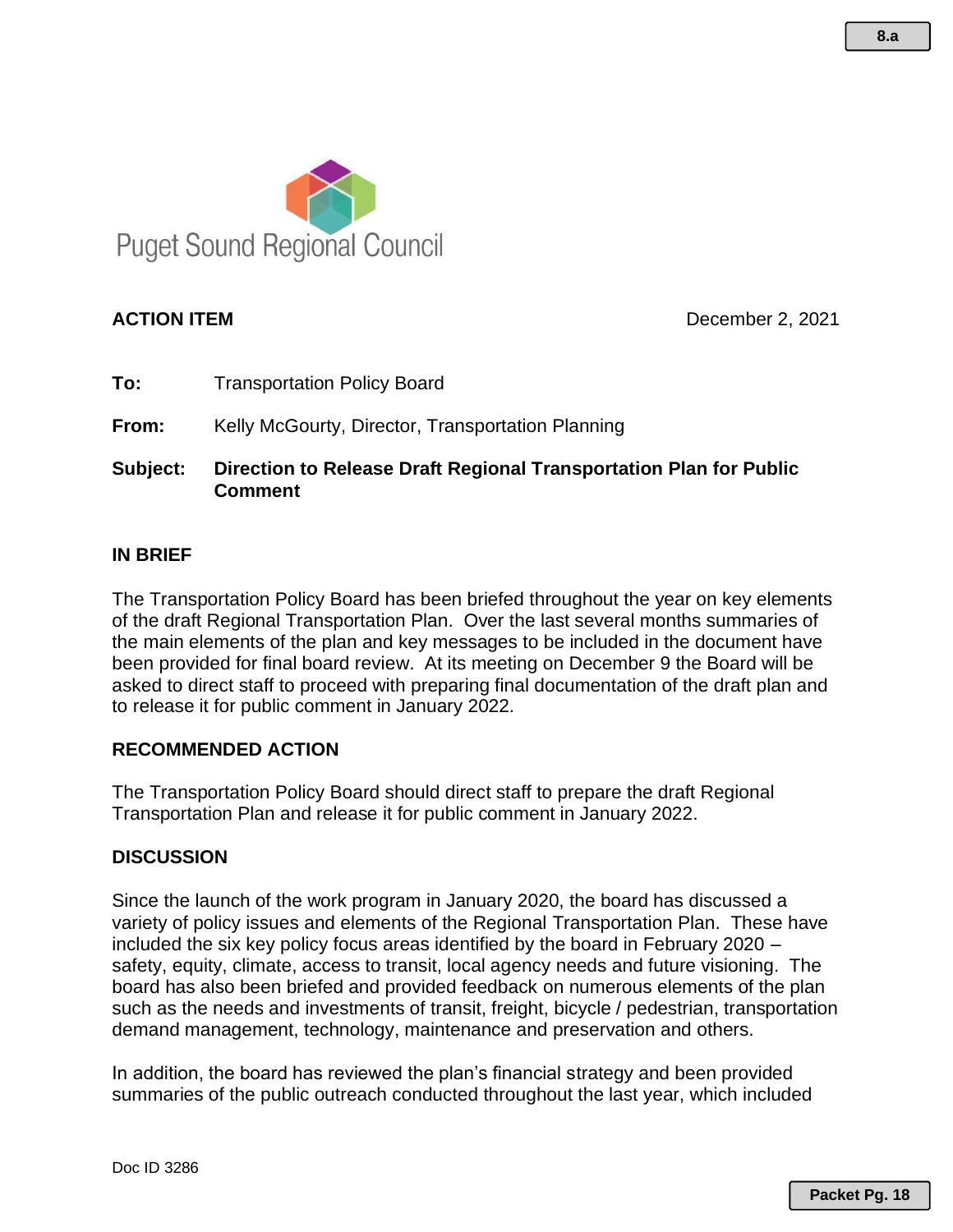surveys, virtual stakeholder meetings, interviews, and youth outreach. Additional outreach is planned, in addition to the formal public comment period to be conducted between January and February 2022.

In December, the board will be provided a final summary of remaining plan elements along with a reminder of the overall calendar and next steps, including the process and schedule for public review and comment. The board will be asked to direct staff to prepare the draft plan document and release it for a 45-day public comment period in January.

For more information, please contact Kelly McGourty, Director of Transportation Planning, at 206-971-3601 or [kmcgourty@psrc.org,](mailto:kmcgourty@psrc.org) or Ben Bakkenta, Director of Regional Planning, at 206-971-3286 or [bbakkenta@psrc.org.](mailto:bbakkenta@psrc.org)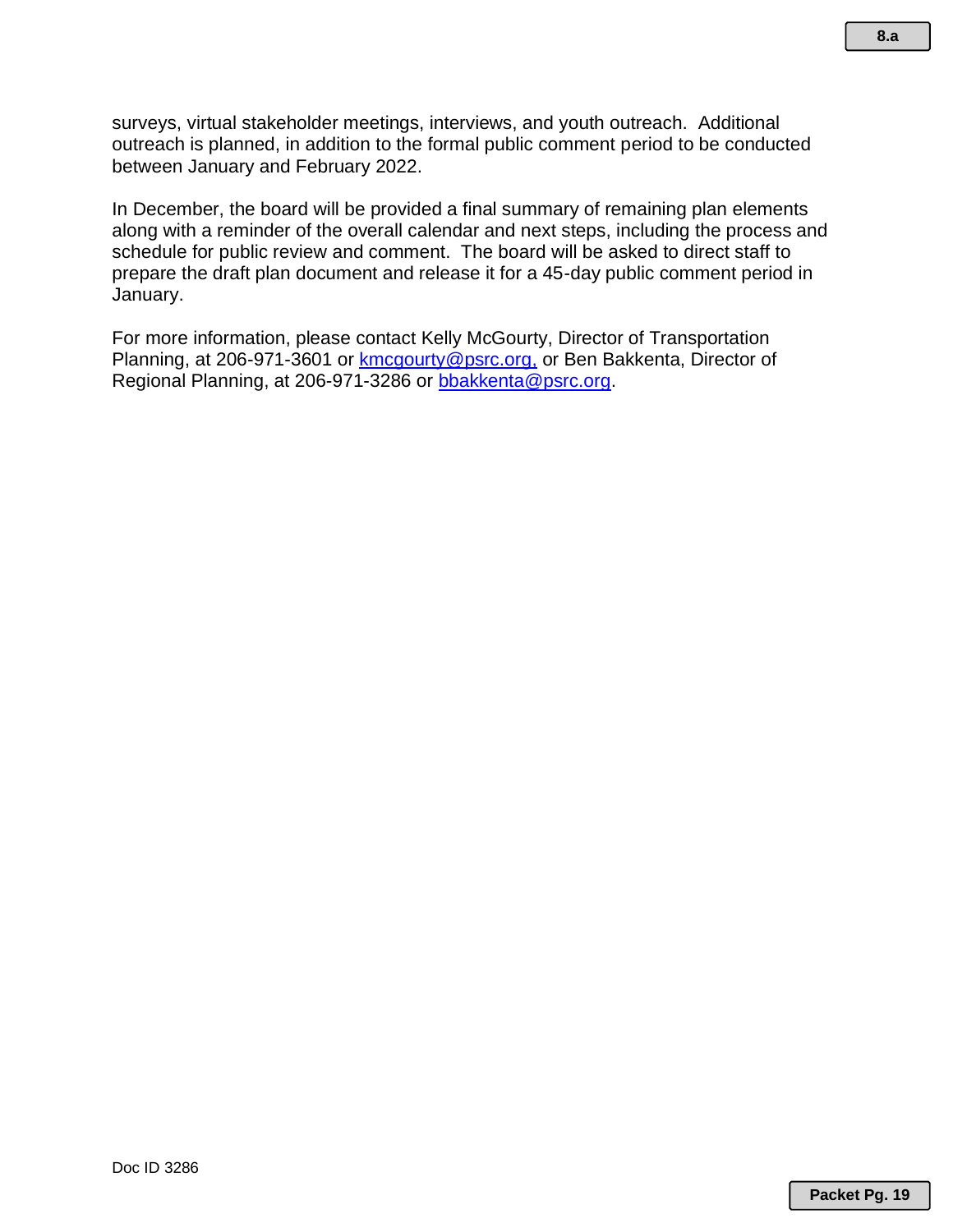

# **INFORMATION ITEM December 9, 2021**

**To:** Transportation Policy Board

**From:** Kelly McGourty, Director, Transportation Planning

# **Subject: Summary of November 2021 Regional Transportation Plan Breakout Session - Forecast Visualization Tool and Future Visioning**

### **IN BRIEF**

The Transportation Policy Board held the final breakout session for key policy focus areas of the Regional Transportation Plan (RTP) at its meeting on November 10, 2021. The topic discussed was future visioning, and a summary of the breakout sessions is provided below.

#### **DISCUSSION**

Prior to breaking into small groups for discussion, PSRC staff provided a brief introduction to future visioning of the transportation system, including a preview of the forecast conditions visualization tool and examples of past and current long-range system development ideas. The board then broke into three smaller groups and discussed the topics and the role of PSRC and others moving forward. A summary of comments is provided below.

- When visioning for the future, need to consider the same issues that are current priorities – i.e., safety, equity, access, maintenance and preservation, etc.
- Technology is an underlying assumption for the future system whether electric vehicles or bicycles, smarter and/or autonomous vehicles, new energy sources, etc.
- New proposals such as high-speed rail are very expensive, and there are less expensive investments that also need implementing. New proposals should have a cost-benefit analysis.
- Keep up with innovation and share knowledge with member agencies.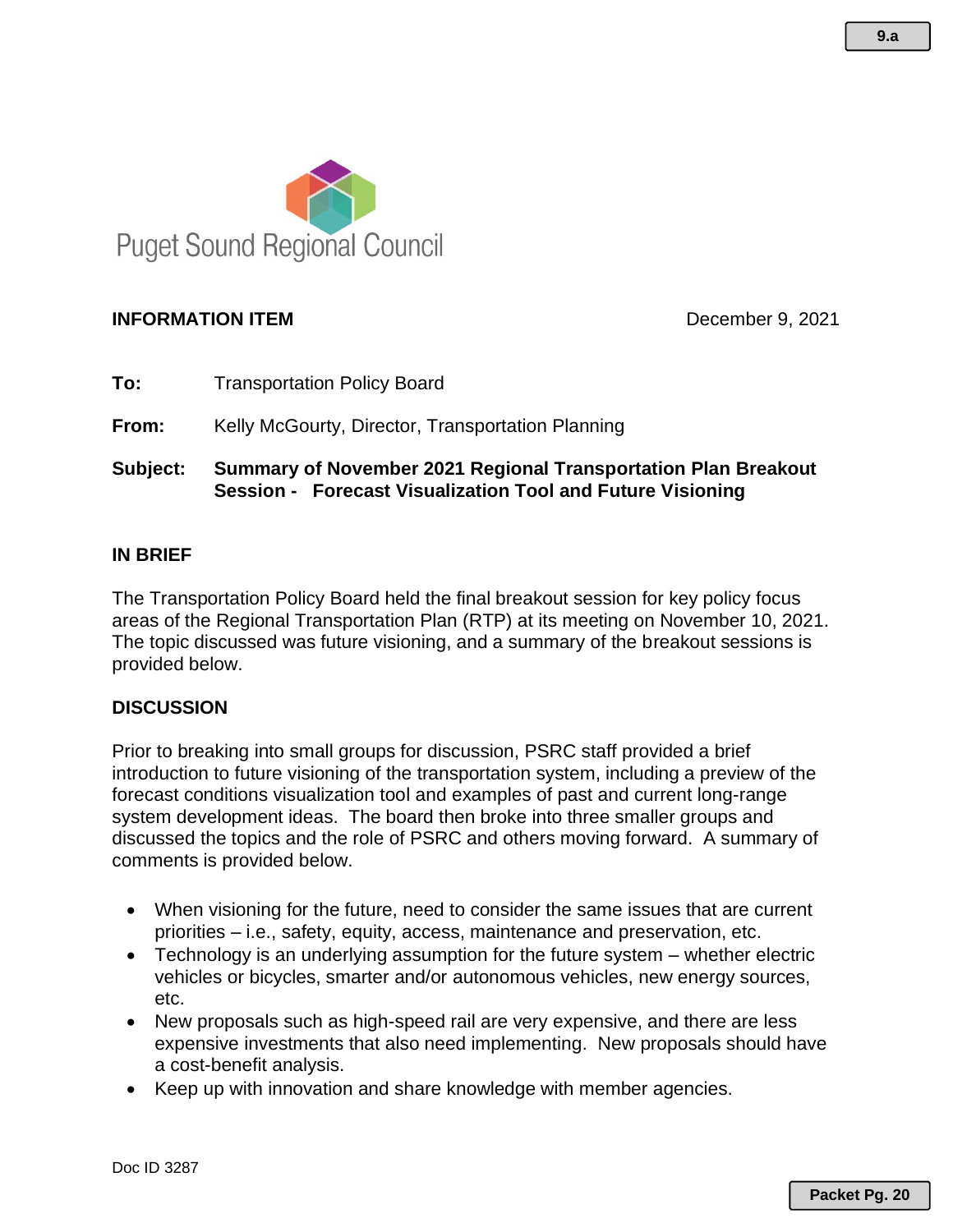- Future visioning proposals seem to focus on the bigger system, but the majority of trips are less than 3 miles.
- Unclear what the appetite and support for high-speed rail is in the region and the state, but it may be competitive at the federal level.
- There are more pressing needs such as the preservation of I-5, and there is an opportunity to rethink how the corridor is utilized.
- Need to better express the impacts from the "do nothing" scenario.
- PSRC can take a leadership role in convening forums to tackle emerging issues, sharing best practices and potentially conducting pilot studies.

For more information contact Ben Bakkenta, Director of Regional Planning, at 206 971 3286 or [bbakkenta@psrc.org.](mailto:bbakkenta@psrc.org)